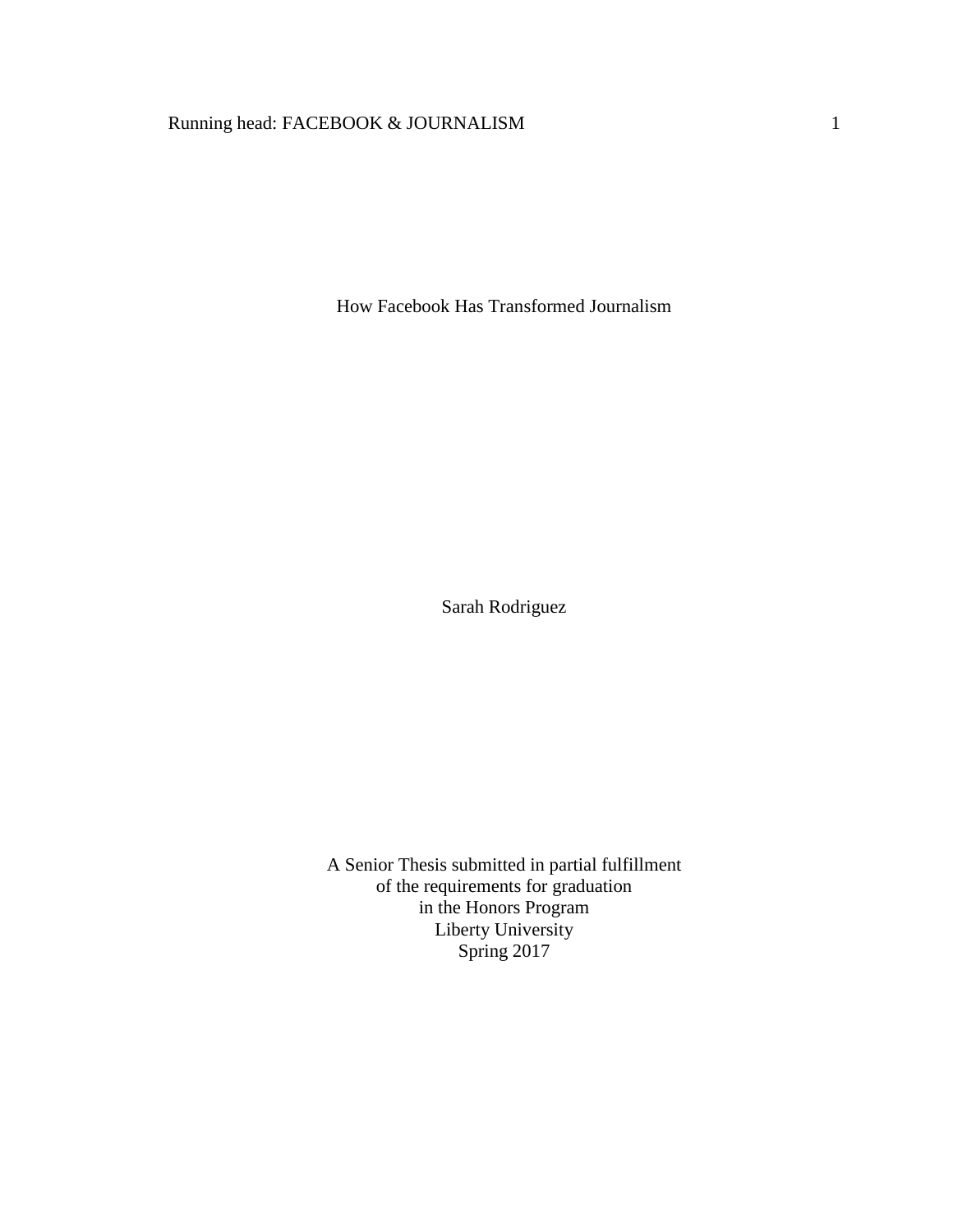Acceptance of Senior Honors Thesis

This Senior Honors Thesis is accepted in partial fulfillment of the requirements for graduation from the Honors Program of Liberty University.

> Chris Underation, Ph.D. Thesis Chair

\_\_\_\_\_\_\_\_\_\_\_\_\_\_\_\_\_\_\_\_\_\_\_\_\_\_\_\_\_\_

Amy Bonebright, M.A. Committee Member

\_\_\_\_\_\_\_\_\_\_\_\_\_\_\_\_\_\_\_\_\_\_\_\_\_\_\_\_\_\_

David Towles, Ed.D. Committee Member

\_\_\_\_\_\_\_\_\_\_\_\_\_\_\_\_\_\_\_\_\_\_\_\_\_\_\_\_\_\_

Tess Stockslager, Ph.D. Assistant Honors Director

\_\_\_\_\_\_\_\_\_\_\_\_\_\_\_\_\_\_\_\_\_\_\_\_\_\_\_\_\_\_

\_\_\_\_\_\_\_\_\_\_\_\_\_\_\_\_\_\_\_\_\_\_\_\_\_\_\_\_\_\_ Date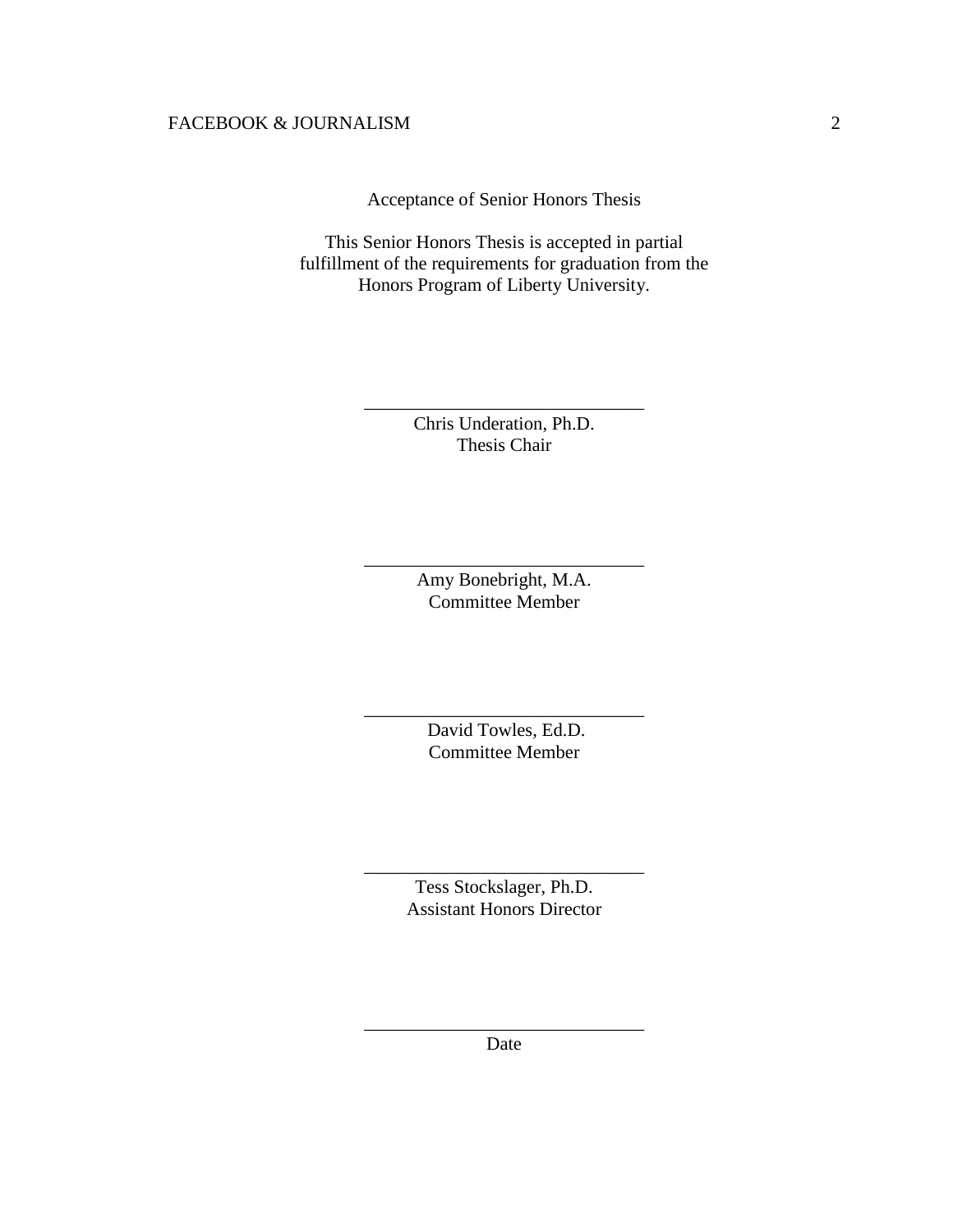#### Abstract

Journalists use Facebook as a tool to distribute information to the public. Over recent years, Facebook with its updated features has changed the way journalists interact with readers and sources. Facebook Live and Instant Articles have increased reader engagement. Journalists use crowdsourcing and conversationally-toned posts to gather information and connect with readers on a personal level. The journalistic process has accelerated since the addition of Facebook because news is disseminated almost instantaneously. Yet the rise in fake news challenges journalists to effectively use Facebook as a platform for news dissemination. Facebook is using fact checkers and increased awareness to fight fake news as well as better equip journalists and readers. Though Facebook denies it is a media company, Facebook has been transformative to the industry of journalism — fundamentally altering the way journalists gather stories and sources and then spread the news to the community. The relationship between journalists and readers and the nature of social media allow journalists to reach a wider audience, thus securing Facebook's place as a benefit to the news industry as a whole. This paper will examine how Facebook has changed the way journalists distribute information, the speed at which the information is distributed, and how readers can interact with journalists on a more frequent and personal level.

*Keywords:* Facebook, journalism, reader engagement, crowdsourcing, Facebook Live, Instant Articles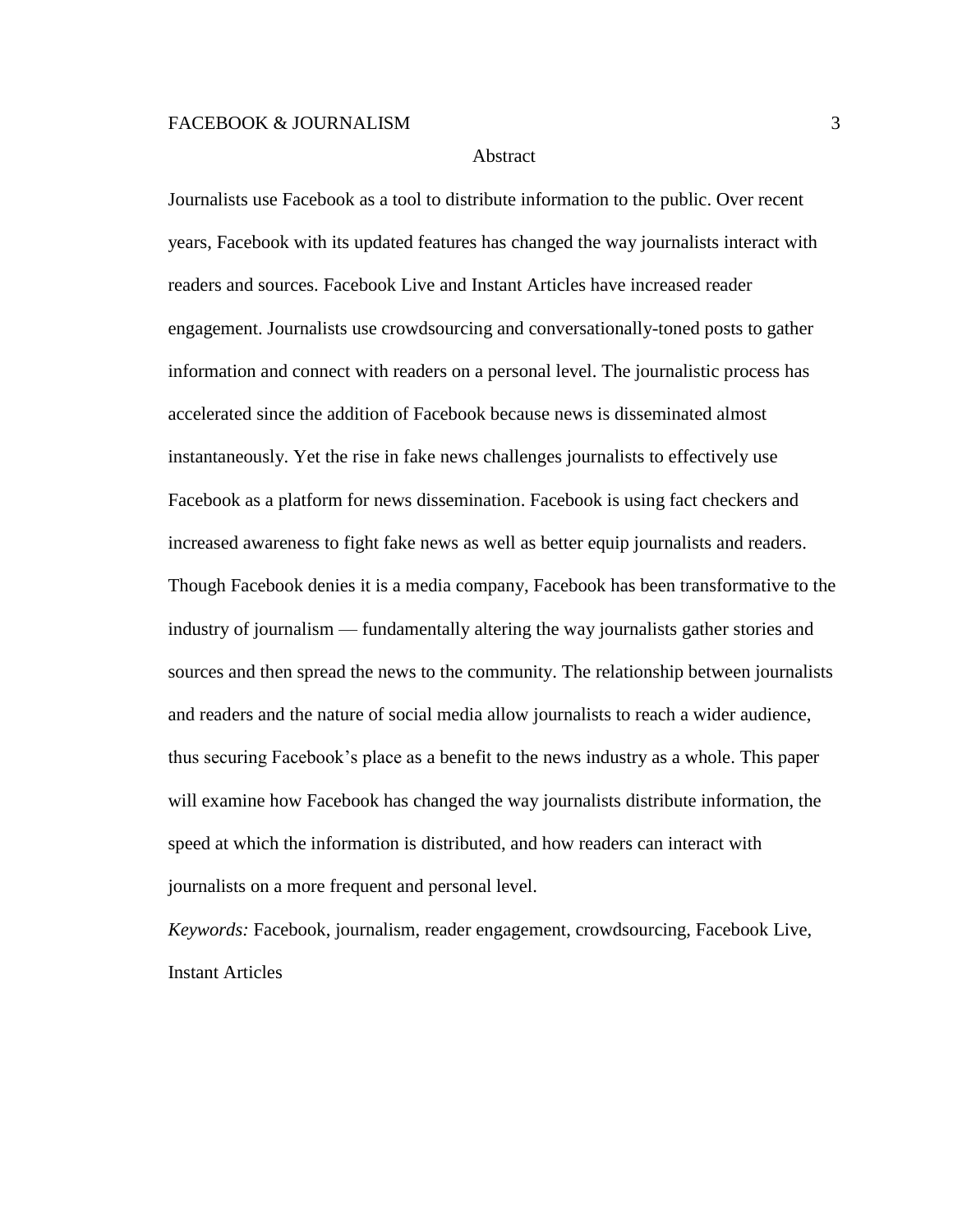#### How Facebook Has Transformed Journalism

When Facebook was created in 2004 by Mark Zuckerberg at Harvard University, it began as a site for college students to connect with each other (Shedden, 2015). Over the years, the social networking platform has grown in size and scope to now reach a total of more than 1.86 billion monthly active users as of 2016 (Company Info, n.d.). Facebook useres can connect with family members, friends, and people they have never physically met by sharing photos, posting on each other's profiles, or sending private messages. Currently, small and large businesses, celebrities, fundraisers, and news outlets can create accounts so the public can have around-the-clock access to stay informed about the latest happenings in the world.

According to a survey conducted in 2016 by the Pew Research Center, 76 percent of Facebook users use it daily (Greenwood, Perrin, & Duggan, 2016). Many see news articles as they scroll through on their timelines. An article by Barthel, Shearer, Gottfried, and Mitchell (2015) said 63 percent of Facebook users get news while on the site, while two years earlier in 2013, the percentage was 47 percent. The study found there is no single reason for to the change, but the researchers attribute it to a combination of personal choices, increased activity by news organizations, and Facebook's changing algorithms (Barthel et al., 2015). In addition, there is not a single demographic leading the change; it is a widespread phenomenon, and journalists are continuing to distribute news on Facebook to anyone who wants to read it (Barthel et al., 2015).

Facebook benefits journalists of all types as they work as truth tellers and news distributors. Yet the rise of fake news on Facebook makes the job of distributing accurate news on the social media platform even more vital. Facebook updates constantly, and the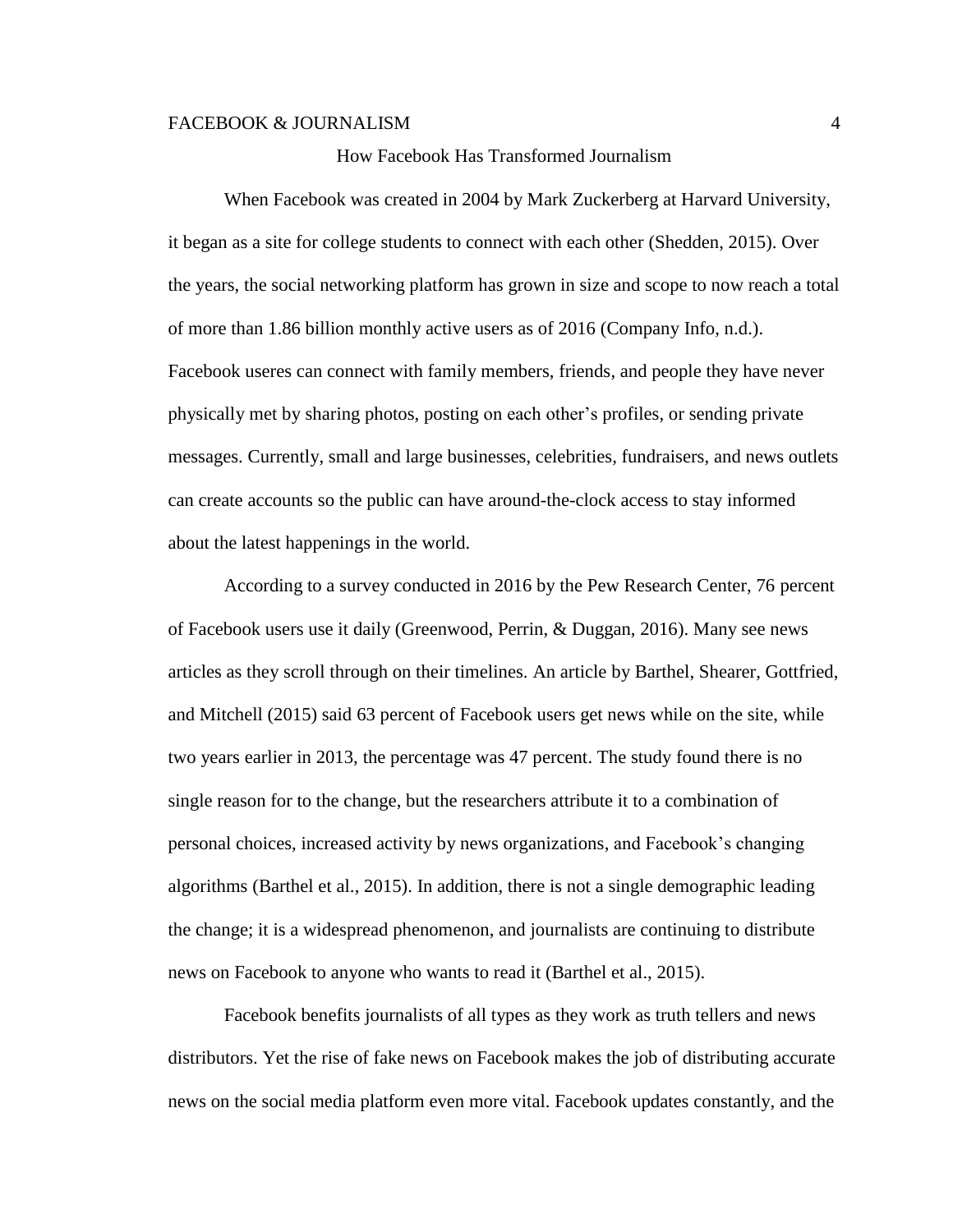changes the platform has made over the 13 years of its existence make the work of a journalist more efficient and effective. Journalists can now interact with their readers in real time over Facebook, changing the journalist-reader relationship in ways never before seen.

### **Facebook Tools for Journalists**

### **Instant Articles**

The addition of Facebook as a tool for disseminating information has changed the ease with which journalists are able to give information to their readers and the general public because of the speed at which posts are published on Facebook. Instant Articles allows readers to quickly view news in the news feed of the Facebook app. Facebook first launched Instant Articles in October 2015, and the company has continued to work to improve the feature since that time (Owen, 2015). The feature is now available for all publishers, not just large news organizations, so local news reporters can also increase the speed with which their articles are read because Instant Articles loads 10 times faster than a standard webpage, and 20 percent more Instant Articles are read on average than normal articles ("Instant Articles," n.d.). Readers of articles on Facebook are 70 percent less likely to abandon an Instant Article than a normal article ("Instant Articles," n.d.).

Instant Articles also proves to be a useful tool for journalists to increase reader engagement, according to Michael Reckhow, a former product manager for Instant Articles (Owen, 2015). Articles in the Instant Articles format are more likely to be shared by readers than typical articles on the web because of the speed with which they load (Owen, 2015). Reckhow said Instant Articles supports readers liking and commenting on individual pieces of media within the article that can become stand-alone pieces in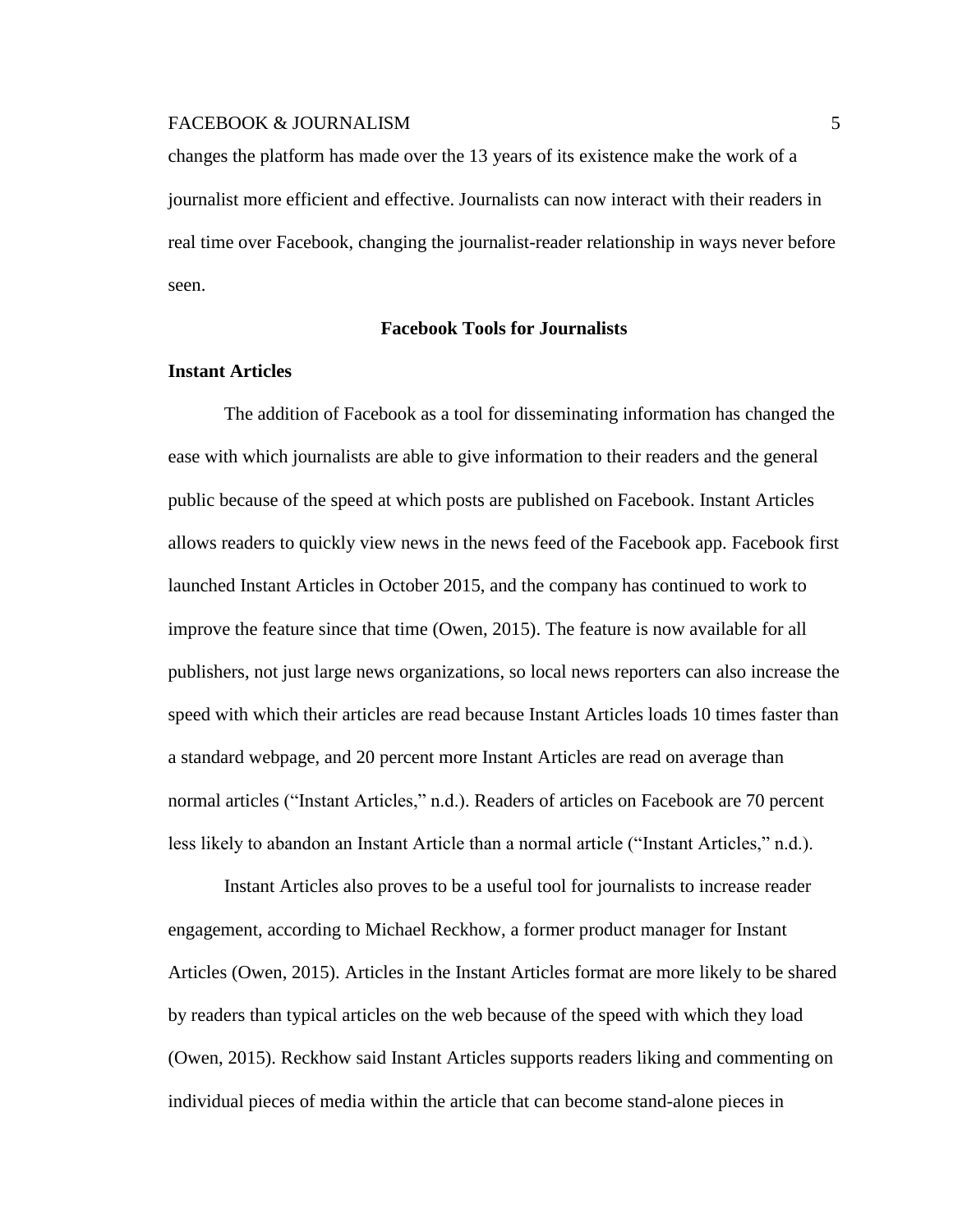Facebook news feeds (Owen, 2015). Mary Nahoriak, the deputing managing editor for digital for *USA Today*, said *USA Today* currently uses Instant Articles on its Facebook page and is constantly analyzing the benefits of this feature (Nahoriak, personal communication, January 25, 2017). Nahoriak said it has been confirmed that *USA Today* sees higher engagement with Instant Articles (personal communication, January 25, 2017). According to Bell (2016), publishers have reported that Instant Articles is greatly effective in increasing traffic — giving them three to four times more traffic than expected. Increased traffic and reader engagement produces a closer relationship between the journalist and the reader.

Noah Stubbs, a digital producer at the *Evansville Courier & Press*, said the *Courier & Press* does not currently use Instant Articles, but he said one of the main goals they have with digital news is to get people to the newspaper's website (personal communication, January 30, 2017). Stubbs said:

I think the drive is to get people on the website one way or another. Especially in mainstream journalism, there's always that push to get people to go to the website because that's where our advertising lies. (personal communication, January 30,

2017)

However, research says Instant Articles or even Facebook might not be the most effective way to keep people longer on the newspapers' websites. Matsa and Mitchell (2014) in a Pew Research study from 2013, found lower reader engagement levels from Facebook: "Facebook and search are critical for bringing added eyeballs to individual stories, but people who come to a site directly show far higher levels of engagement and loyalty" (Matsa & Mitchell, 2014, para. 19). The analysis found that readers who go to the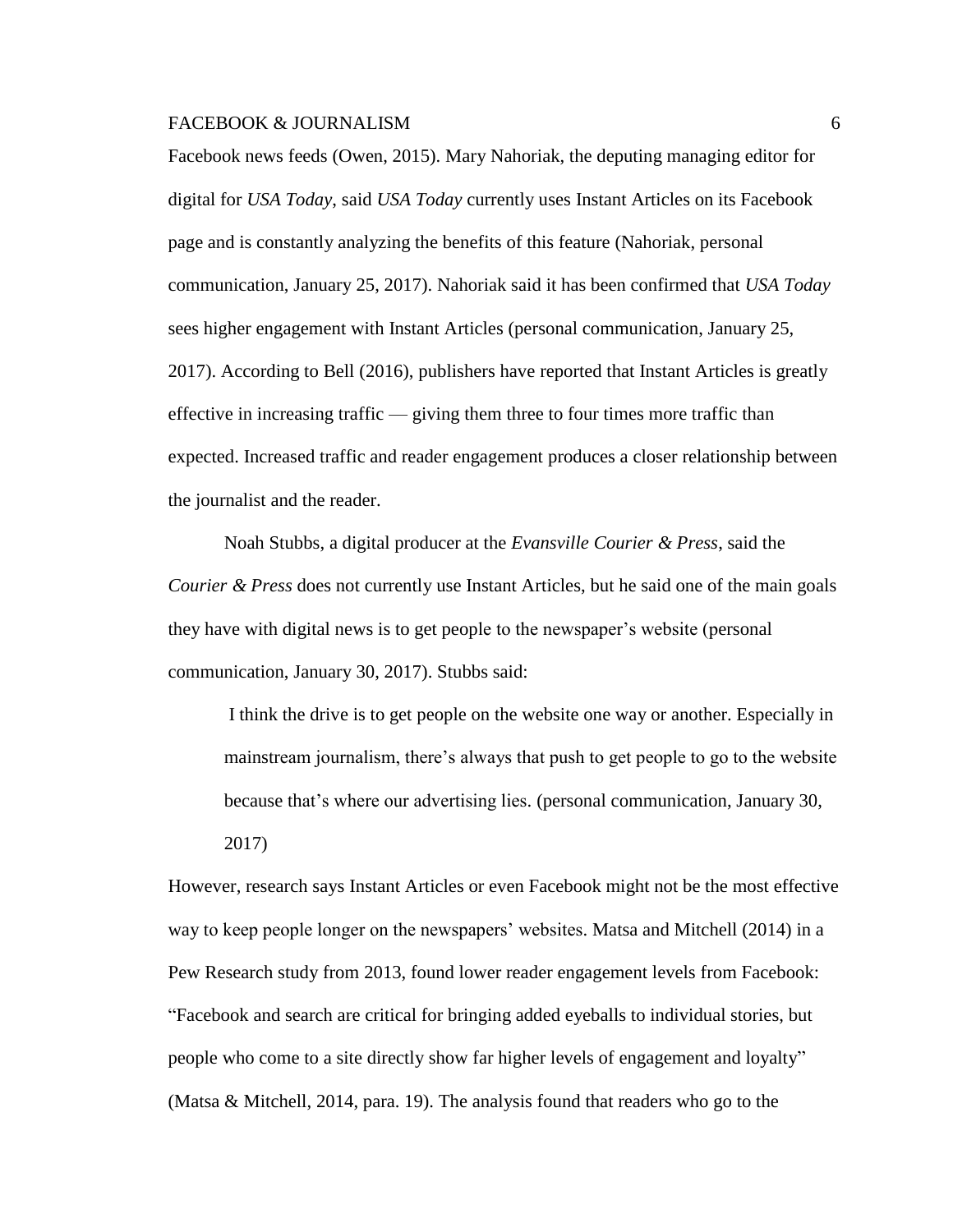newspaper site from Facebook spend an average of 1 minute and 41 seconds per visit while those readers who arrive to the webpage directly spend 4 minutes and 36 seconds (2014).

Journalists who implement Instant Articles must enhance their social strategy with Facebook if they want more engagement and time spent on their website. Mitchell, Jurkowitz and Olmstead (2014) said Pew Research Center data suggests that translating social media readers to dedicated readers is a challenge: "For news outlets operating under the traditional model of building a loyal, perhaps paying audience, obtaining referrals so that users think of the outlet as the first place to turn is critical" (Mitchell et al., 2014, para. 7). News outlets must build a loyal base of followers who trust the news sites they see through Instant Articles on Facebook and then feel compelled to independently search the internet for the respective news site when they are in need of news.

As mentioned earlier, Instant Articles is available for any publisher, benefiting local news in addition to national-level journalists. Loyd and White (n.d.) said Instant Articles is simple to set up and publish, allowing smaller newsrooms to use this feature without making workflow adjustments. Smaller news distributors have found the benefit of Instant Articles because it brings traffic to the website (Loyd & White, n.d.). For example, one small Philadelphia news site, Billy Penn, has found Instant Articles gave the site its highest web traffic levels ever, since Instant Articles is the main means of referral to the website (Loyd & White, n.d.). Chris Krewson, editor of Billy Penn, said:

People with shared local connections talk to each other through Facebook. News Feed is the ultimate way for our content to get discovered and Instant Articles is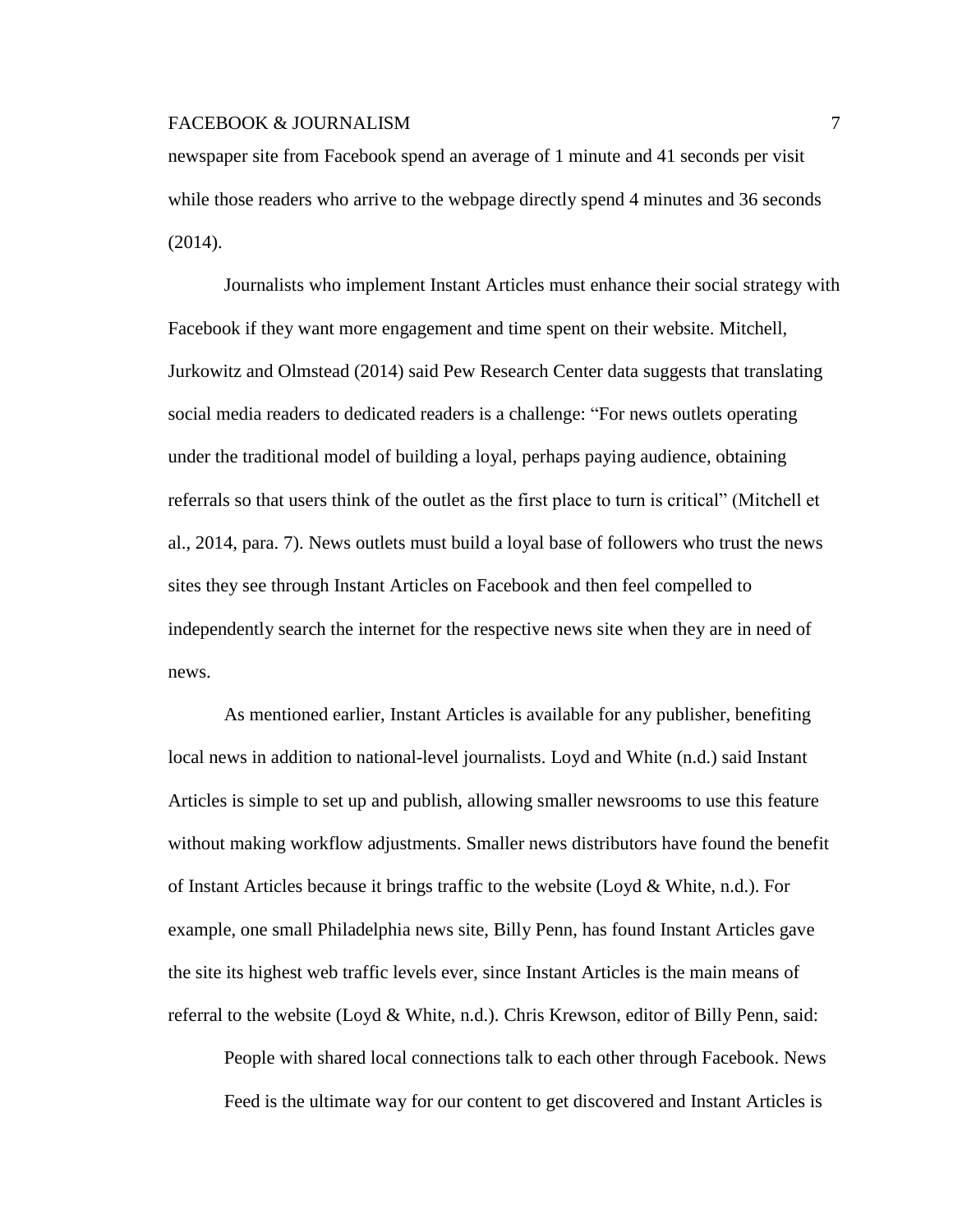the best way for our stories to get shared. (as cited in Loyd & White, n.d., "Lifting Local News," para. 2)

Instant Articles is more versatile and widely used by journalists. In fact, research indicates that some media outlets are using Instant Articles for multimedia purposes. Reckhow said he is seeing many publishers use Instant Articles to showcase a specific type of media including a photo or video because it is not required to be a long, written article (Owen, 2015). Instant Articles allows readers on Facebook to get news quickly while publishers continue work to convert Instant Articles readers into dedicated visitors of their webpages.

# **Facebook Live**

Facebook's feature that allows users to live broadcast events or live stream expands the repertoire of journalists. According to Mullin (2016) of Poynter, Facebook Live is a cost effective and quick way to reach a wide audience, since a journalist only needs a smart phone and no video editing is required after shooting. Mullin (2016) said wide audiences are reached through Facebook Live because Facebook's news feed algorithm tends to highlight live streaming more than other types of posts. He also pointed out that Facebook Live is a helpful tool for traditional print journalists who want to incorporate multimedia but are unaccustomed to broadcast news (2016). Herrman and Isaac (2016) reported that Facebook Live appeals to media companies because it gives them "a sense of regaining control of Facebook's news feed" (para. 22). The reporters said "the lack of control has made reaching users — even those that follow media brands intentionally — more competitive" (para. 22). But, as Mullin said, Facebook Live is prioritized so it displays higher in Facebook users' news feeds (Herrman & Isaac, 2016).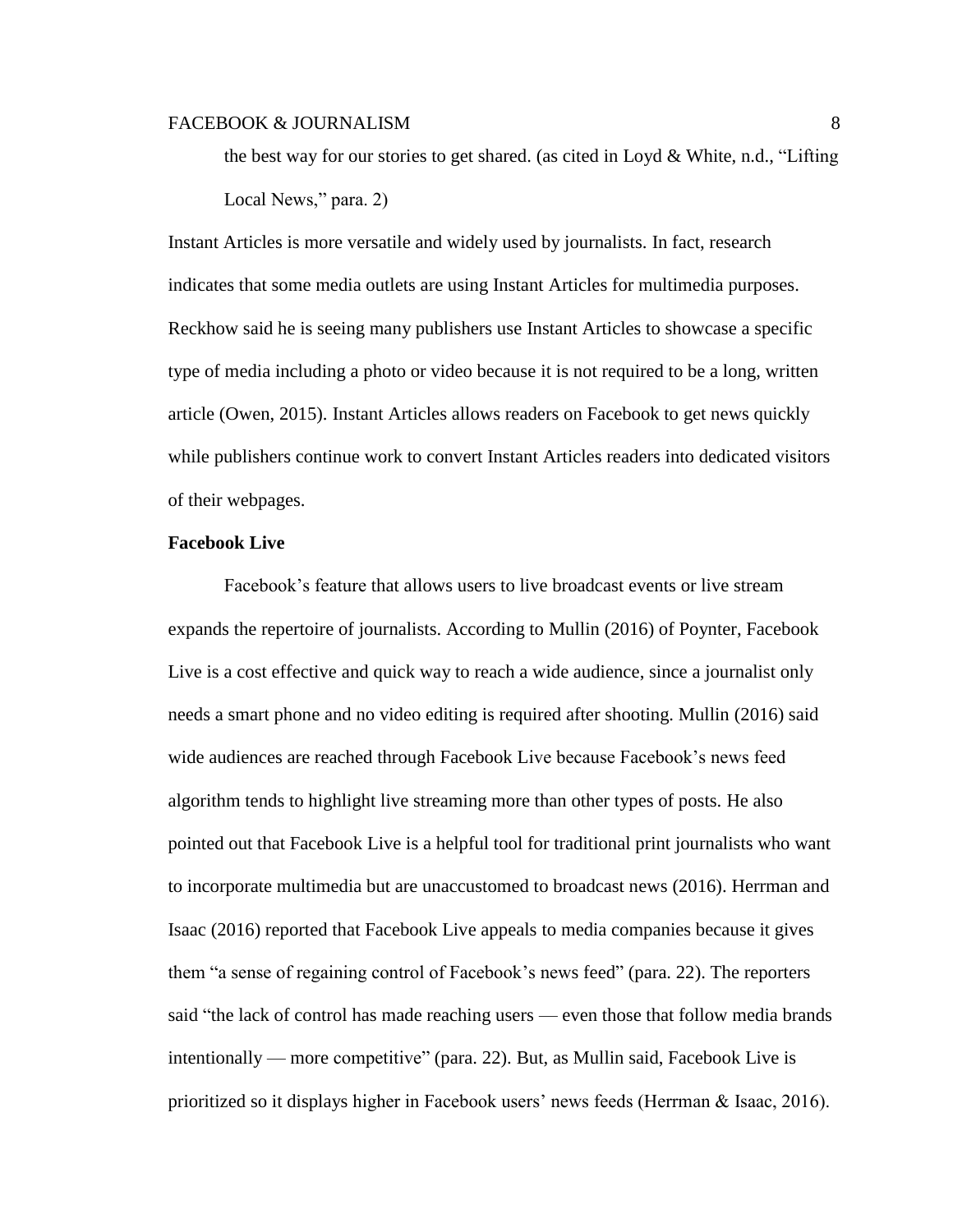Thus, reporters are taking advantage of reaching a large number of Facebook users fairly easily through live streaming.

However, it seems journalists do not see Facebook Live as a substitute for television broadcasting, but rather, as a separate entity, according to Chris Cox, Facebook's chief product officer (as cited in Wang, 2016). The reason, Cox said, is that because the video quality and small screen size are not comparable to traditional broadcast (2016). Yet, Fusion Media Network saw the potential in Facebook Live and in March 2016 produced a multi-camera live stream during the lunch hour to attract people who would be scrolling through Facebook (Wang, 2016). Still, Facebook Live differs from television, according to [Jigar Mehta,](https://twitter.com/jigarmehta) Fusion's vice president of digital operations (2016). He said:

It's not TV. It's a very different medium. User behavior is much more engaged in Facebook Live than it is in television, and the content that we create has to break out of the studio mentality. (as cited in Wang, 2016, para. 18)

With the technology required for a broadcast on Facebook, Facebook Live is much easier than a television broadcast. The Daily Beast is training writers and editors about how to use their iPhones so they can go live when they are out in the field covering a story (Wang, 2016).

Michelle Maltais, deputy director of audience engagement at the *Los Angeles Times*, said Facebook Live is an essential part of the newspaper's digital strategy, and the *Los Angeles Times* has been able to take Facebook Live footage into more than a live stream.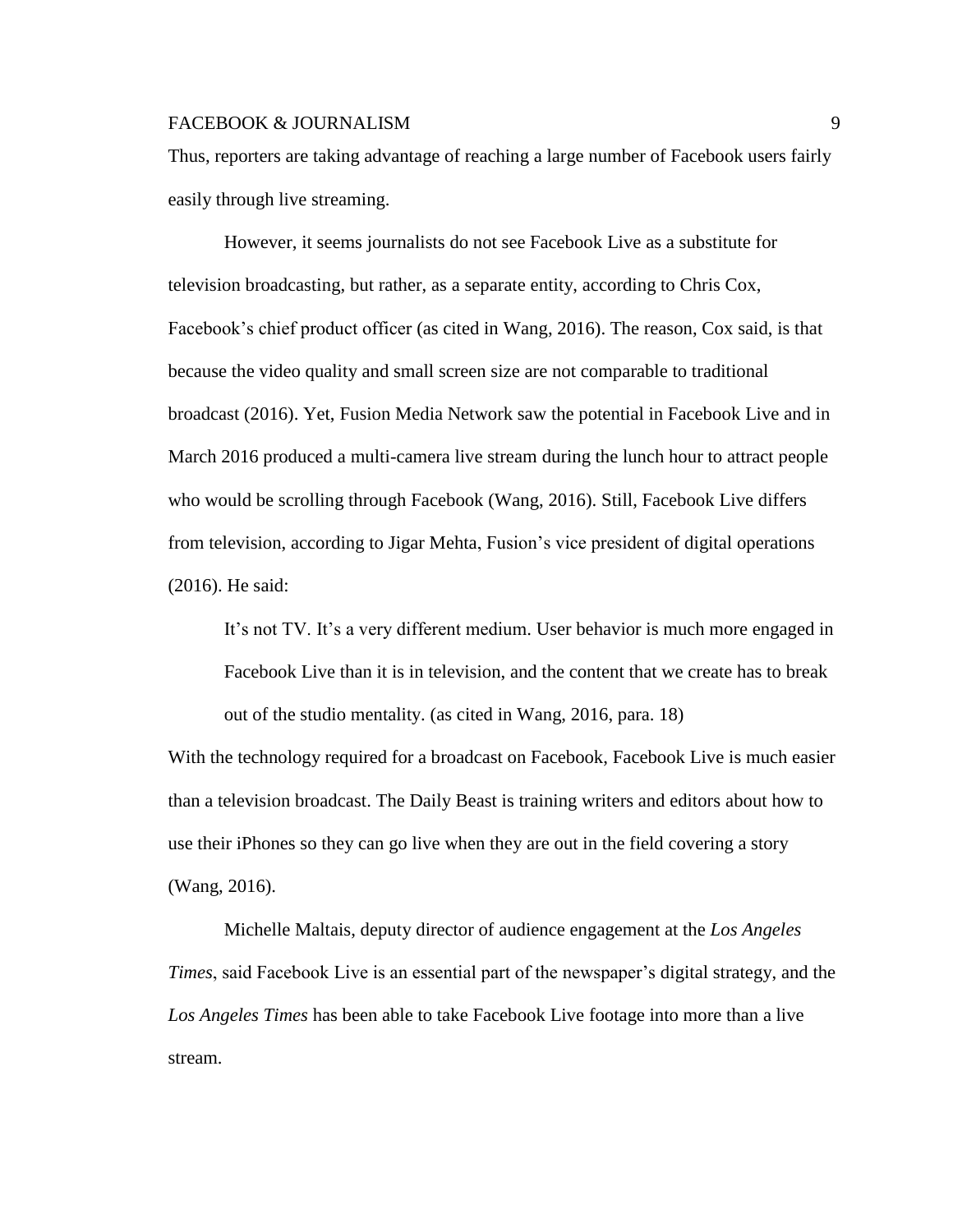We take that information, and we can create another produced video from that once it's completed, and then it feeds into the written text story well. So, it allows us to use it in multi-layered ways to enhance our journalism and not just our reach. (Maltais, personal communication, February 15, 2017)

Nahoriak said *USA Today* utilizes Facebook Live many times a day as another way to distribute news on Facebook (personal communication, January 25, 2017). Nahoriak said:

We use Facebook Live both at the individual reporter level and also at our big video programmatic level. We have maybe half a dozen Facebook Lives a day just from our main page. We're live streaming all the [presidential cabinet] confirmation hearings. We live streamed the inauguration. We live streamed the Women's March. We live streamed an interview yesterday that our bureau chief did with Chuck Schumer. We live streamed a panel about the Oscars with our life team. We're very aggressive about live streaming on all platforms and also on Facebook Live. (Personal communication, January 25, 2017)

Facebook Live is allowing journalists to increase interaction with readers by conducting nontraditional live streams. KXLY-TV, an ABC affiliate in Spokane, Washington, has begun using Facebook Live for behind the scenes looks and  $Q \& A$  sessions (Mullin, 2016). Melissa Luck, an executive producer and director of social strategy at KXLY-TV, said Facebook Live proved especially helpful when it was used during a ride along with Washington State police officers for a story, and viewers were able to engage in real-time by asking the officer questions and seeing him respond (Mullin, 2016). Luck said live video is popular as "it has given viewers a chance to interact directly with our reporters and anchors, and it has been beneficial for both sides of that video stream to have that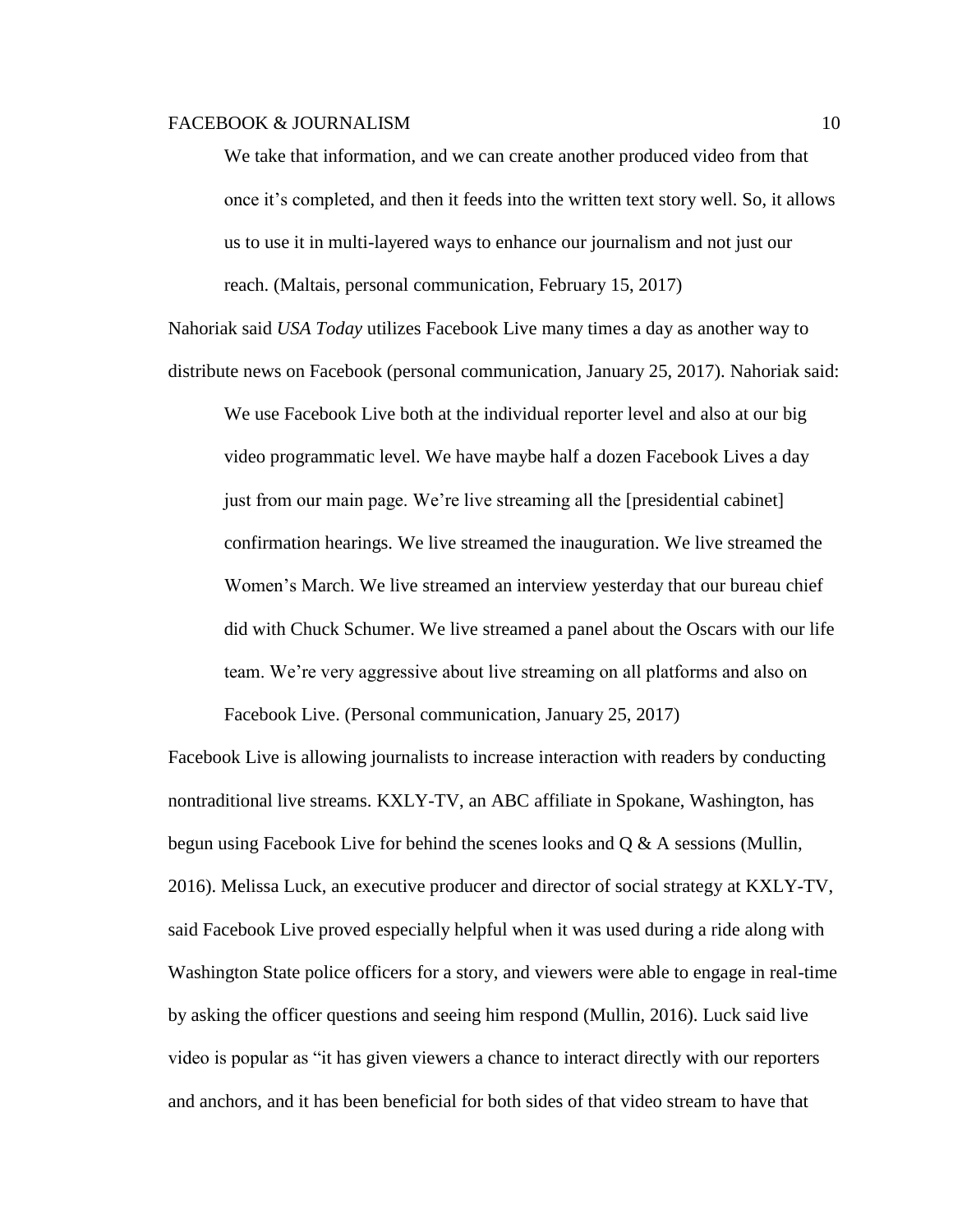interaction," (Mullin, 2016, "KXLY4 News," para. 5). At the *Courier & Press*, Stubbs produces content that occasionally is solely for social media, including a recent unique Facebook Live stream (personal communication, January 30, 2017). Stubbs said he wants to use Facebook Live to give readers a real-life experience, and he was able to do that by live streaming a recent Uber ride (personal communication, January 30, 2017). Uber recently opened for business in Evansville, Indiana, and Stubbs decided to take an Uber ride to the press conference held by the city, so he could distribute news to viewers while also adding an element of entertainment (personal communication, January 30, 2017). Stubbs said:

I gave people a real experience by showing them what Uber was like, how you could get on the app and use it, how you needed to pay through the app; you couldn't hand the driver cash. It was a real experience. (personal communication, January 30, 2017)

Stubbs said he knew Facebook Live is an engaging way to get the community involved because of an interaction with a delivery driver for the *Courier & Press* who asked him upon returning to work why his Uber driver took so long (personal communication, January 30, 2017).

Facebook Live's real-time broadcasting by journalists allows viewers to interact immediately. Bain and Loyd (n.d.) said people comment 10 times more frequently on Facebook Live videos than other videos on Facebook with breaking news stories showing strong engagement with viewers. Many times Facebook Live videos add an element of unpredictability because actions are unplanned and can sometimes cause suspense, making the video popular to share (Bain  $\&$  Loyd, n.d.). Live videos prove to be useful to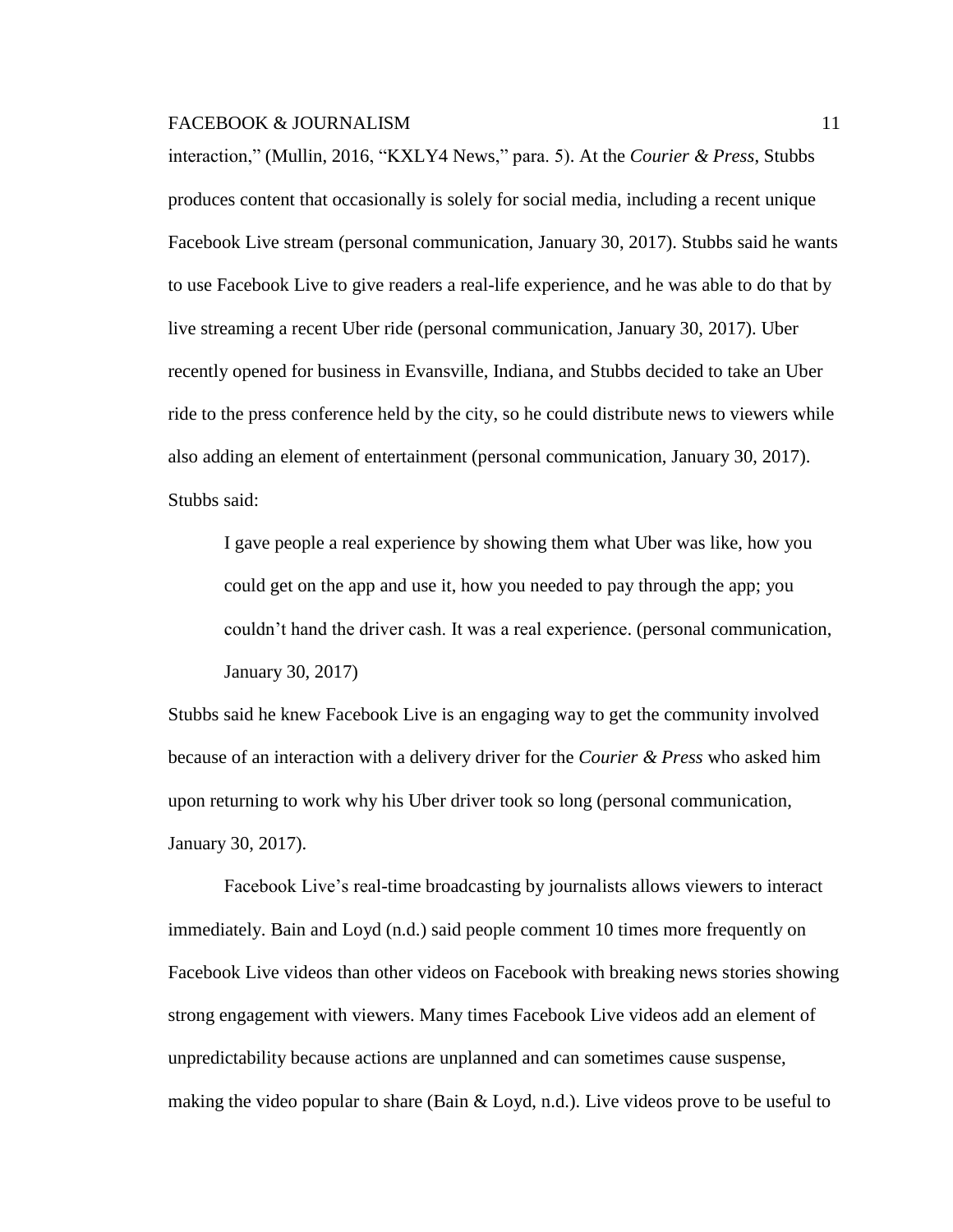journalists when discussing the latest weather news since journalists can post live updates or have a Q & A session with a meteorologist (Bain & Loyd, n.d.). For example, in South Bend, Indiana a meteorologist used Facebook Live to give behind the scenes information, but he continued distributing information in the comments afterward for readers to follow after the live stream (Bain & Loyd, n.d.). In addition, Facebook Live gives journalists the opportunity to connect on a personal level with viewers. They can comment and ask questions the journalist can answer on the air, and the journalist can give viewers a live view into how he or she gathers information about a story (Bain & Loyd, n.d.). The relationship between journalist and Facebook user is strengthened when a viewer tunes into a live stream, asks a question, and hears the journalist answer his or her question while live.

Journalists have faced some difficulties with Facebook Live because of the need for a consistent Internet signal (Wang, 2016). Wi-Fi is frequently available, but sometimes it is not as quick as 4G Internet, and certain locations do not have cellphone signals (2016). The Huffington Post tries to combat the issue by filling kits with multiple iPhones and portable routers to find a signal (2016). It is also difficult to keep track of comments coming in during the live stream while making sure viewers know their comments have been seen (2016). The Huffington Post uses a multi-person team for primary Facebook Live operations, with one person in New York specifically following comments and relaying those to the host in the field (2016). BBC News has a producer filter comments, pick the best of them and relay them to the reporter during the live stream (2016). Mark Frankel, social editor for BBC News said: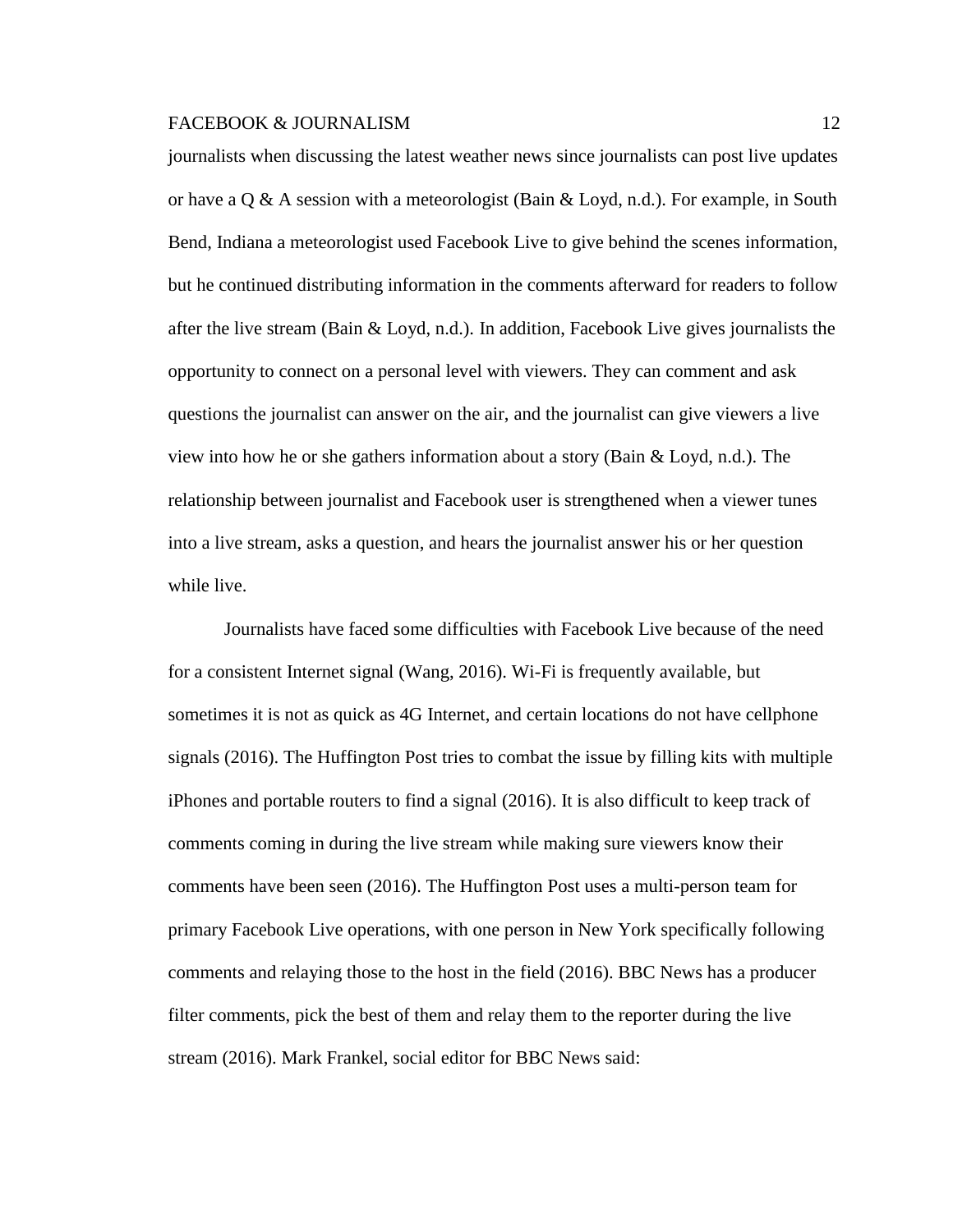I think it's really important to involve the comments. That's the fundamental reason for doing it this way. We're not just trying to do broadcast TV on Facebook. We're trying to reach and involve our audience on Facebook. (as cited in Wang, 2016, para. 34)

Interaction is integral for Facebook Live to continue to be successful, and live video provides viewers with interesting content they can use to engage with and provide instantaneous feedback to reporters.

### **Networking**

In contrast to the traditional methods of story gathering in which an editor orally delegated story ideas to reporters each day, the rise of Facebook has allowed reporters to discover story ideas through Facebook posts (Alejandro, 2010). However, when a reporter or editor is coming across story ideas on Facebook, the reporter needs to write his or her story from a different angle than what has been presented previously on Facebook (2010).

### **Crowdsourcing**

Crowdsourcing, or the gathering of information by soliciting information on the Internet, has been taken to a new level with the rise of Facebook and journalists relying heavily on their personal social media presence. Reporters are now able to directly ask readers questions about sources or their likes and dislikes, or to confirm an event is happening. Lavrusik (2013) said people in the community want to interact with journalists on Facebook by being part of the conversation. He cited statistics that said Facebook posts with a prompt for conversation or a question receive 70 percent aboveaverage engagement than posts without prompts (2013). Lavrusik (2011) said a reporter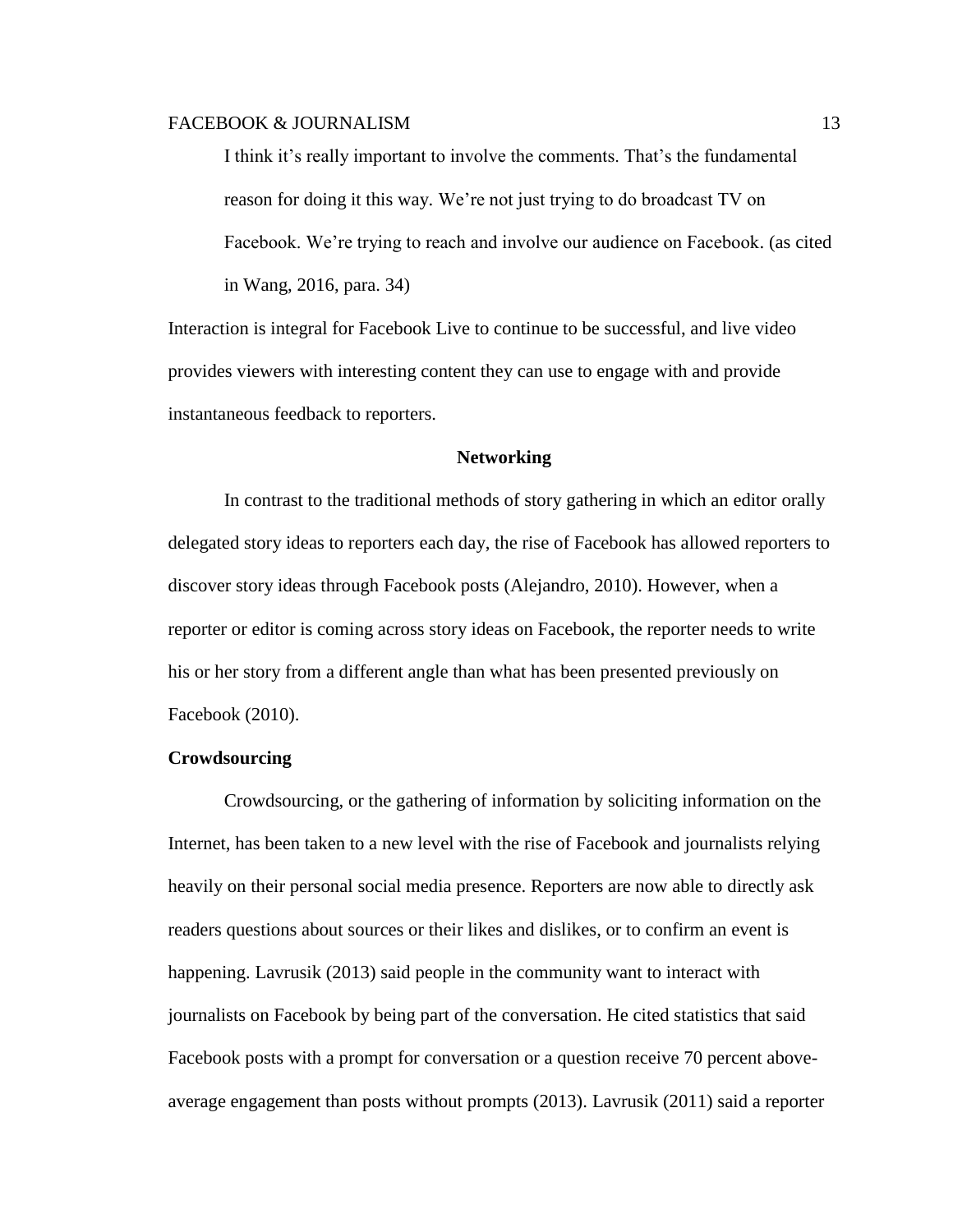can learn to leverage the community when attempting to find a specific source or verify the accuracy of a piece of information or request a photo. For example, the *Star Tribune* in Minnesota polls the Facebook community when searching for "sources they want to dive deeper with for stories" (Lavrusik, 2011, "Individual Sources," para.1). Lavrusik said:

Your followers are a powerful network of sources that help you gather information and content for stories you're reporting. When you're trying to find individual sources, casting a wide net to your followers can be a good start to find people to interview. (Lavrusik, 2013, "Enable Participatory Journalism," para. 1) Lavrusik and Cameron (2011) suggest asking a question when searching for information because data showed that posts with questions received twice as many comments and 64 percent more feedback than a typical post. Requesting media from the community can prove useful to journalists especially when it comes to the weather. Lavrusik detailed how KMOV-TV crowdsourced photos and videos of tornado damage from Facebook readers in order to improve the station's coverage of the storm (Lavrusik, 2011). When crowdsourcing information, journalists should make a straightforward request with an explanation of how the content may be used and follow up with the reader for clarification if necessary (Lavrusik, 2013).

Nahoriak said the degree of crowdsourcing depends on the individual reporter; there is not a company standard (personal communication, January 25, 2017):

Those who do use Facebook to connect with an audience and post publicly … regularly say "Hey I'm wondering what are everyone's thoughts on this topic?" or "Do you know anyone who could speak about this other topic?" But I would say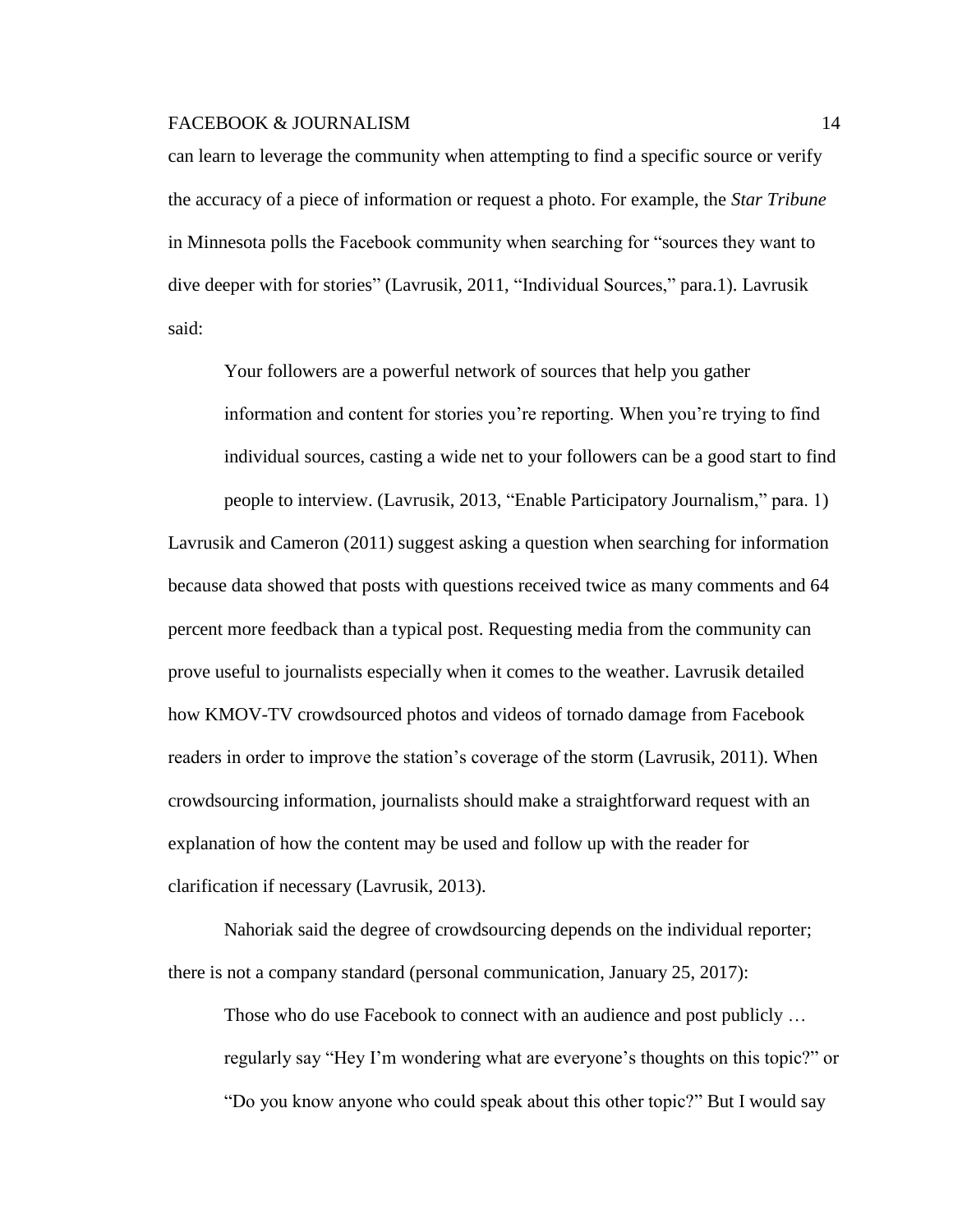we use Facebook just as much as anyone else does for crowdsourcing, and I think there is an element, you could maybe call it passive crowdsourcing, where instead of asking for something directly, we are viewing the conversation. So we're looking at trending topics. We're looking at how people are responding in comments to our post. We're just trying to get a sense of what the conversation is out there and then make any adjustments we need to make based on that.

(Nahoriak, personal communication, January 25, 2017)

Crowdsourcing can prove beneficial in the gathering of new information or confirming already known information, but the same fact-checking techniques utilized in traditional journalism must also be implemented with information gathered from Facebook (Lavrusik, 2011). Lavrusik said:

With tools like Facebook, it's easier to do participated reporting at scale. That said, you still have to verify the accuracy of the information you're receiving. The platforms for information may change, but the skills needed to synthesize the information and ethical standards should not change. (2011, para. 2)

Crowdsourcing, when used appropriately, can prove to be effective as a tool for reporters to gather information they would otherwise not have access to. Journalists can take advantage of eager community members who want to help pass information on to reporters: "Facebook enables you to do the same quality reporting but on a larger scale with the help of your community" (Lavrusik, 2011, para. 2).

### **Speed of Journalistic Process**

Facebook has increased the speed at which the journalistic process operates. Because Facebook provides its users with breaking news information, journalists must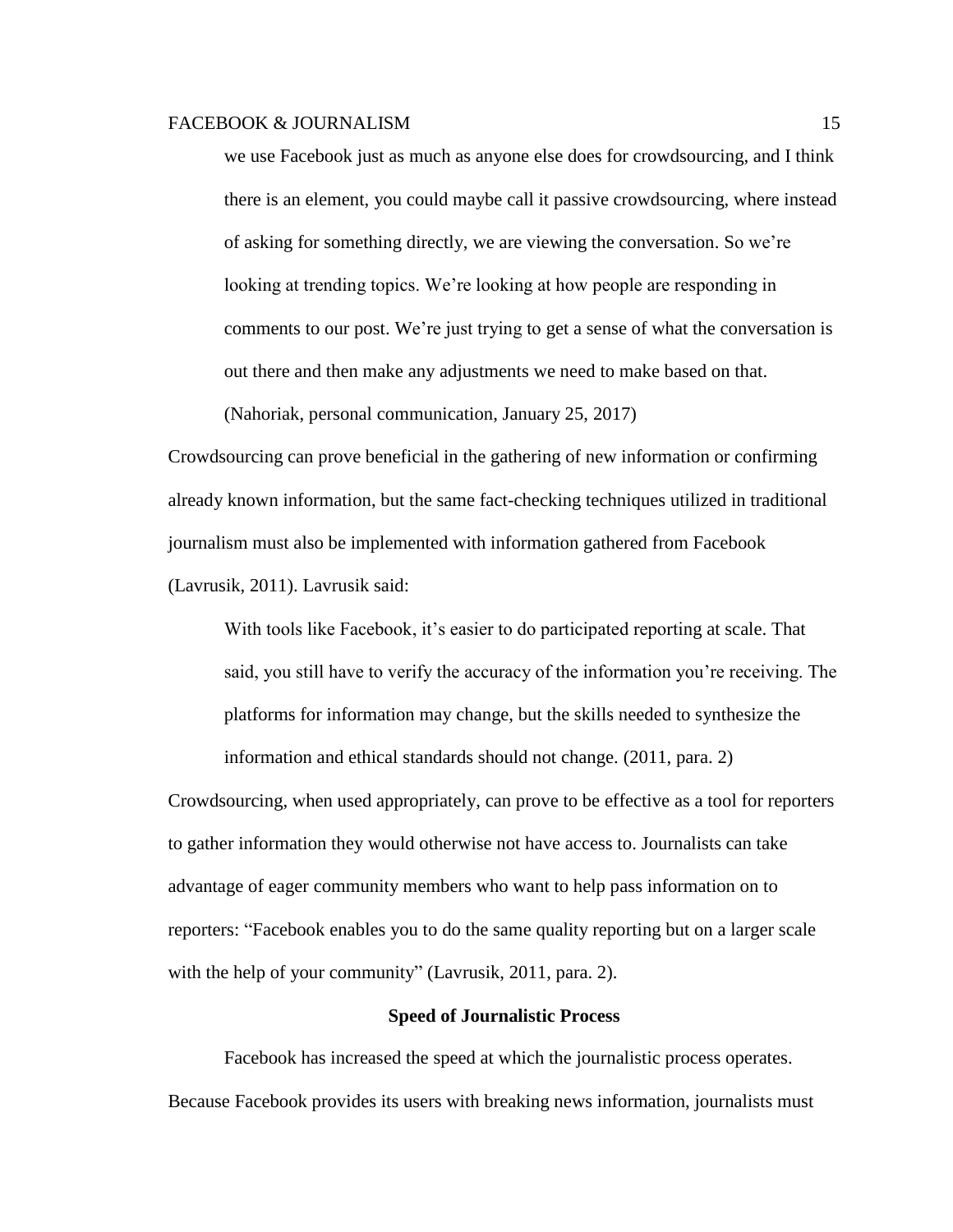find the line between speed and accuracy. If a journalist is not fast enough publishing a news story, the journalist runs the risk of being beaten out by a competitor who can post real-time information (Alejandro, 2010). Journalists from traditional media outlets are not the only people who can publish news to a wide audience now that Facebook allows all users to publish information to their followers. Journalists must be attentive to the breaking news story ideas on Facebook and ready to quickly perform the journalistic process (Alejandro, 2010).

Due to the ability of any Facebook user to make a post about a newsworthy event, the professional journalist must make sure he or she is timely in distributing the story he or she is attempting to break. A few minutes can be the difference between breaking the story and being the hundredth person to post about an event. In order to say on top of breaking new stories, Roland Wilkerson, morning digital editor at *The Charlotte Observer*, said the paper's staff will post a few sentences about a story as soon as they get the information and then later expand the sentences to a full story once more details are gathered (personal communication, February 14, 2017).

Tayla Minsberg, social strategy editor at *The New York Times*, said the staff at *The New York Times* works quickly in breaking news situations to make sure the newspaper's homepage and Facebook page are updated, thus reflecting what breaking news has occurred almost instantaneously (personal communication, February 14, 2017). Minsberg said the goal is to allow readers to find the same information about breaking news on *The New York Times'* Facebook page as a reader could find on the homepage (personal communication, February 14, 2017).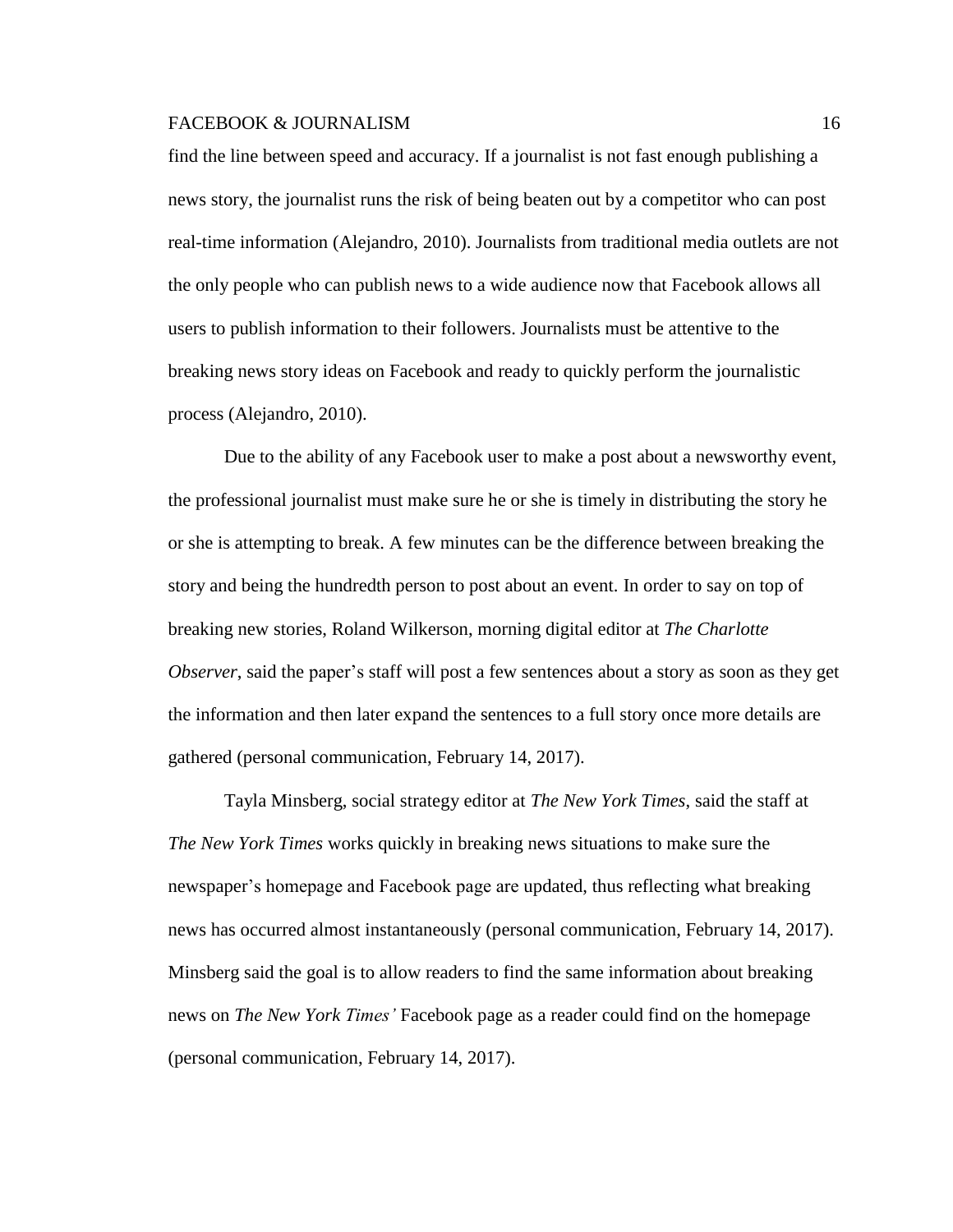Matsa and Mitchell (2014) said the rise in the percentage of people with cellphones allows more people who are Facebook users to share news stories and contribute to the coverage of stories by taking pictures or video, with the statistics showing that 50 percent of social networking site users shared or reposted news stories. Fourteen percent of social networking site users posted photos they took of a news event and 12 percent posted videos they took of a news event (2014). Because of anyone's ease with being able to post content about a newsworthy story, journalists must adjust the way and schedule of distributing stories on Facebook in order to remain the leaders in breaking news.

Beyond altering the turnover time for stories, Facebook has changed the news cycle, causing big name journalists and media providers to continually release content throughout the entire day. At the *Courier & Press*, stories are constantly posted to the Facebook page, with the frequency depending the amount of content they expect to generate throughout the day and what time of day it is (Stubbs, personal communication, January 30, 2017). Stubbs said:

We use analytics tools to sort of know when people are engaging more frequently with our articles and our page, whether it's on their timeline or they go to access our page. But on average, I would say we post probably every 30 minutes to an hour. That's all throughout the day. (personal communication, January 30, 2017)

The *USA Today*'s main Facebook page is updated more frequently than once or twice and hour (Nahoriak, personal communication, January 25, 2017). Nahoriak said:

We do try to post a lot. We actually post a lot more than our national competitors. We usually post about two to three times an hour around the clock. And then as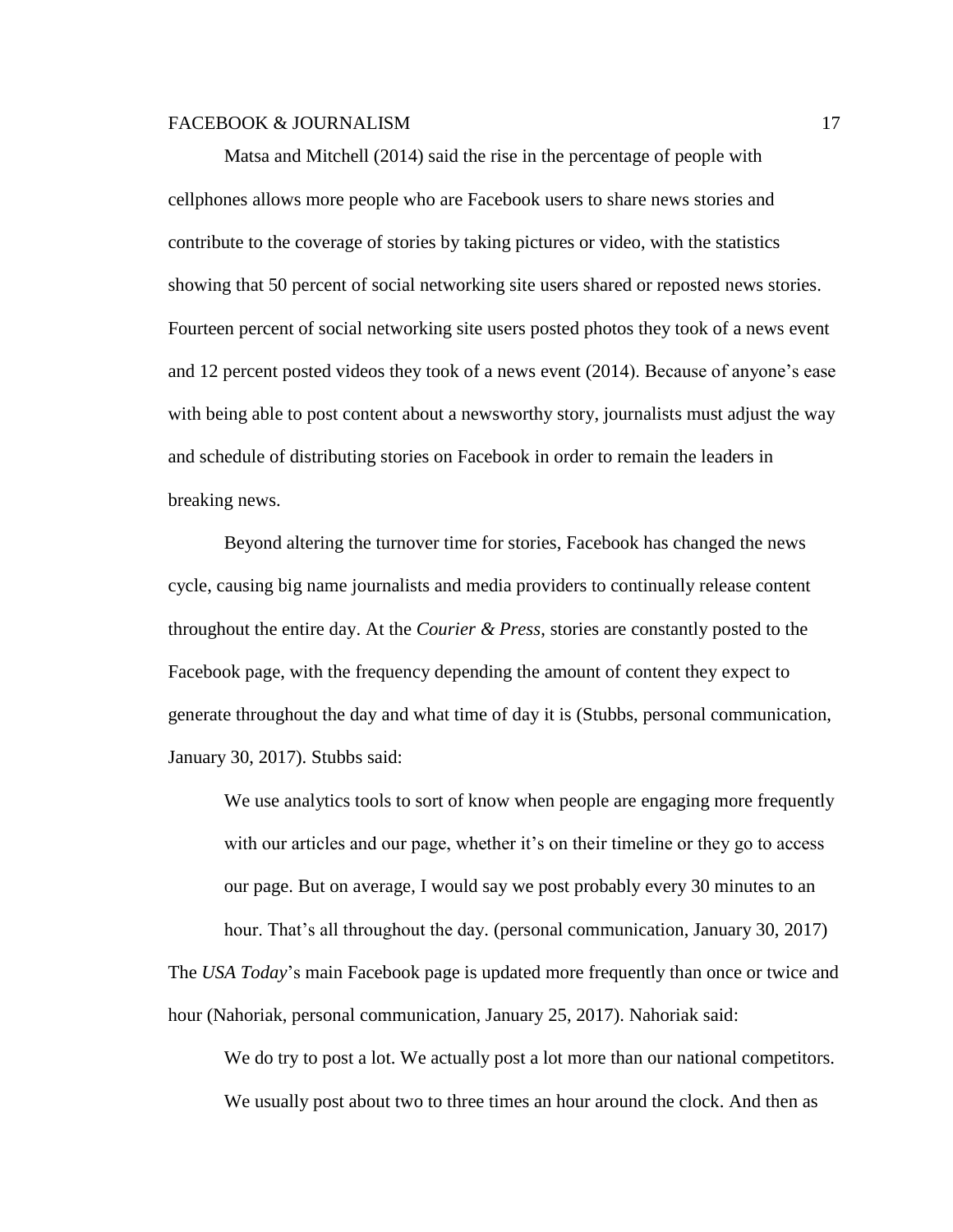news happens and changes, we often time just post more. It's not a set thing where we have to post three an hour and we only post three an hour. There are times like during the inauguration that we may be posting 10 an hour because we have that many important stories that we need to get out there. We do make adjustments for news, absolutely. (personal communication, January 25, 2017)

### **Changing the Way Journalists Write**

A journalist specializing in distributing content on Facebook knows that more people today are reading their news on their cellphones, so they must format their stories appropriately for the mobile phone.

Matsa and Lu (2016) report that on average cellphone users spend more time on long-form news articles than short-form stories. Pew Research found that long-form articles have more than two times the engaged time of short-form articles (Matsa & Lu, 2016). The average time of engagement for articles of 1,000 words or more is 123 seconds, while shorter-form stories average 57 seconds (2016). Statistics show that journalists do not need to necessarily shorten their stories to increase reader engagement on articles read on cellphones.

[Hershkowitz](https://www.facebook.com/Hershkowitz) and [Lavrusik](https://www.facebook.com/Vadim) (2013) emphasized the fact that Facebook is a peopledriven site, so readers want to know there is someone behind the screen making the posts. Facebook has allowed journalists to use a more conversational tone instead of the typical formal style. Posts with a conversational tone or clever language have been found to have significantly more engagement by readers than posts without that type of language (Hershkowitz & Lavrusik, 2013). In addition, because of the medium of Facebook it is effective to occasionally make posts with sneak peeks of content in order to bring readers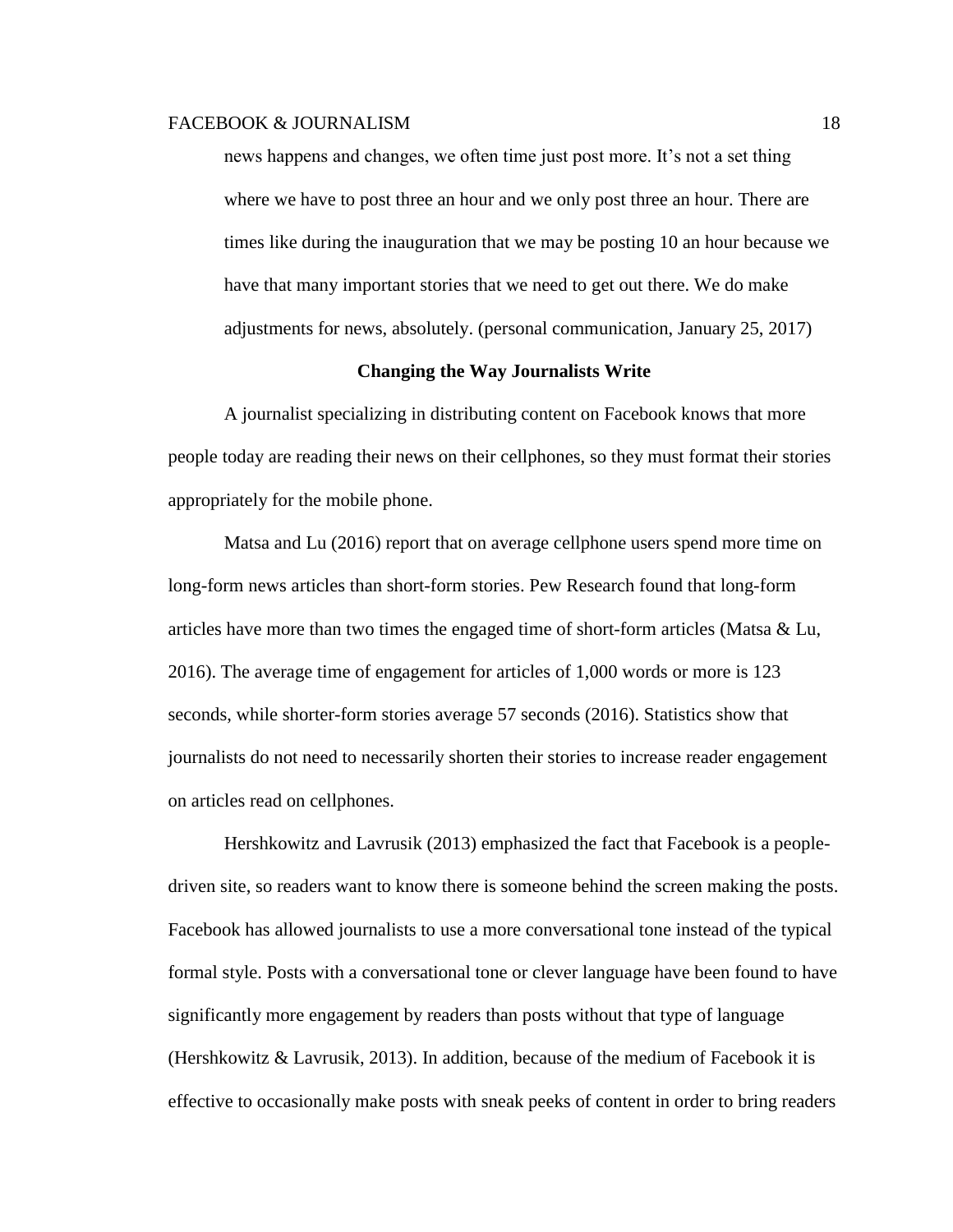back to Facebook or to the news site, thus increasing engagement (2013). Stubbs said he has seen the benefit of infusing entertainment in news reporting because Facebook gives journalists the platform to write stories other than straight news (personal

communication, January 30, 2017):

It's one thing to report a story, but on Facebook, I've often found, and we've found at the Courier, that if you find … a level of entertainment [and] then infuse those facts and infuse that straight news … [and] show the community off or the event that you're doing a story about off, you have to find a way to hook readers in but still stick to your job — to your goal in providing the information. (personal communication, January 30, 2017)

#### **Social Media Headlines**

Wilkerson said one of the most notable changes in how the reporters at *The Observer* write for Facebook is the difference in a social media headline and a print headline (personal communication, February 14, 2017). Wilkerson spends the majority of his time focused on the digital element to news (personal communication, February 14, 2017):

We write headlines that will do well on social media, and then the copy desk behind us writes a headline for print. A print headline and a social media headline are two very different things. So, in my job I spend about five minutes a day worrying about the print newspaper, and everything else is online. (personal communication, February 14, 2017)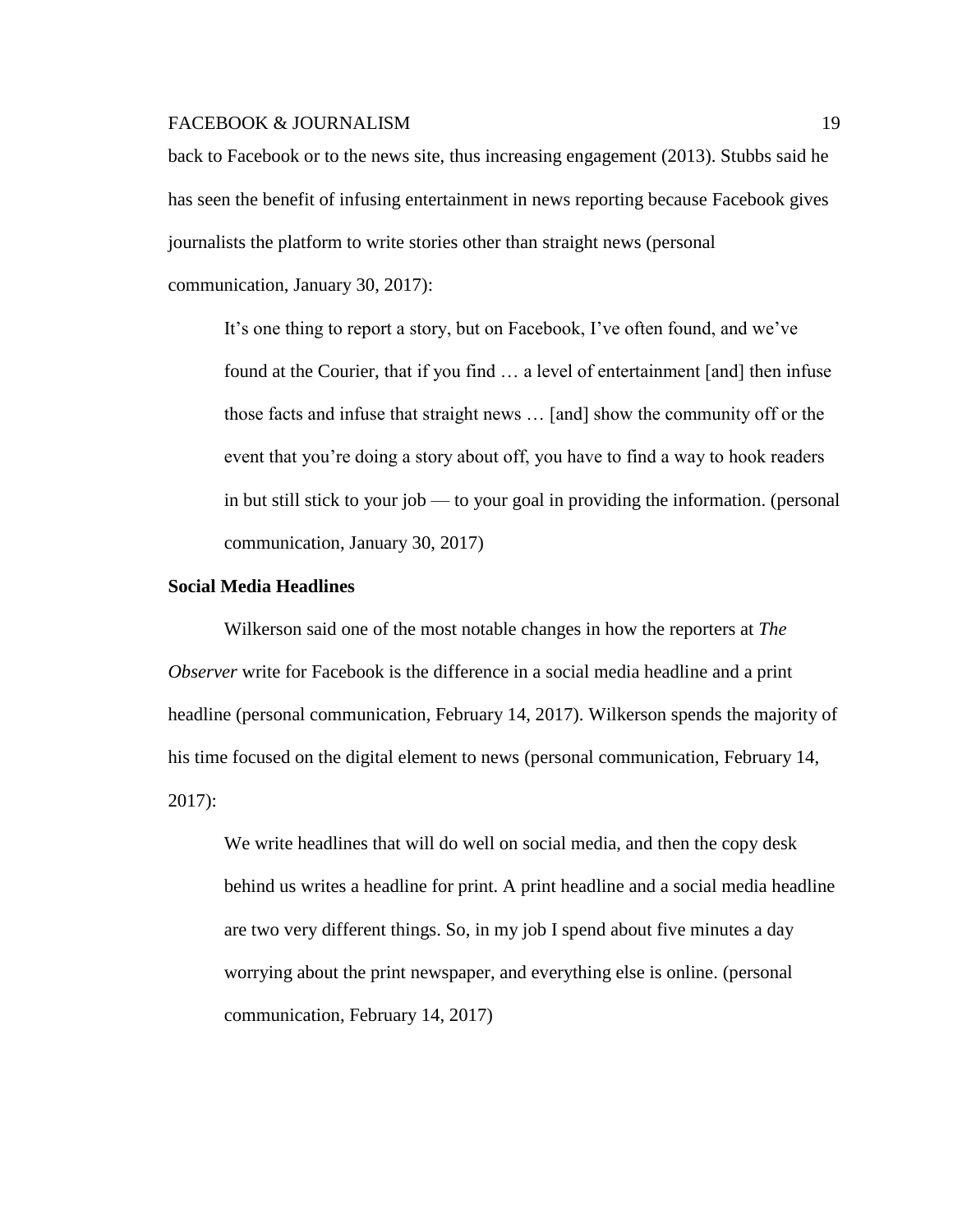Wilkerson said *The Observer* is not interested in deceiving the reader with a story that does not live up to enticing headlines, but the staff wants to attract interest and compel the reader to read the entire story (personal communication, February 14, 2017):

We work really hard to write headlines that do well on social media. That is not clickbait because readers get clickbait and they'll punish you by not reading your stories. From a journalistic standpoint, deceiving readers with a headline that doesn't deliver — the only thing worse you could do is completely make things up. But, we work hard to make the headlines and the top of the stories especially engaging. So, in a headline you want to be direct but also encourage them to read the story. (personal communication, February 14, 2017)

Wilkerson said *The Observer* staff has seen stories change in popularity due to compelling headlines that help focus the story and allow it to stand out against the wide range of content on the Internet: "Once you put on a better headline, we've literally seen the stories start climbing by the minute. It makes an incredible difference. We've seen scientifically that better headlines really make a huge difference" (personal communication, February 14, 2017).

#### **Interaction with Readers**

News is no longer a one-way street in which the journalist reports the news to the reader and there is no dialogue between the two unless a letter to the editor is written. Facebook has changed this by providing the ability for journalists to pose questions to readers and see immediate responses. In an article about how Americans access and share local news, authors Olmstead and Barthel (2015) said, "In theory, Facebook opens up a space for news and information providers to experiment with new ways to get their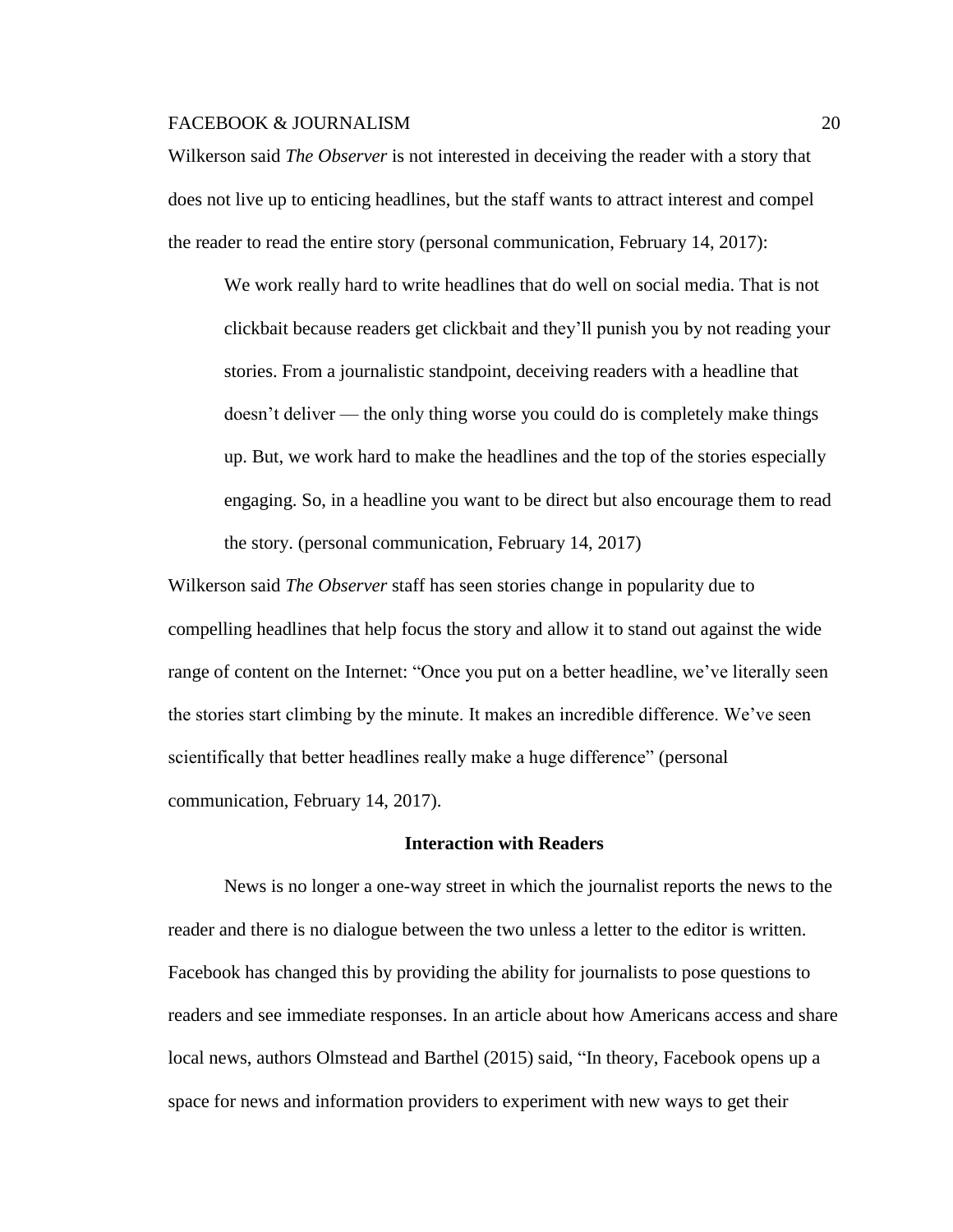message out, interact with the audience and enable the audience to participate" ("What we learned," para. 1). For example, the study analyzed 100 of the most commented-on Facebook posts by local news providers in the Denver area (Olmstead & Barthel, 2015). Half of the posts included a form of audience outreach in which the news organization either asked questions, made requests for photos or videos, or invited readers to take online polls (2015).

Minsberg said the relationship between reader and journalist has shifted because reporters now have countless ways to reach out and respond to readers, which equates to increased responsibility for a reporter (personal communication, February 14, 2017):

I think there is incredible opportunity for more interaction with readers and reporters than there has ever been. That's a really powerful thing. That's a big responsibility and a big undertaking. I think that is something that a lot of our reporters take very seriously. (Minsberg, personal communication, February 14, 2017)

Maltais said that though readers have always found a way to contact journalists in the past, Facebook makes the contact more immediate and sometimes rawer in nature (personal communication, February 15, 2017). She said people always have their cellphones with them and occasionally they spend more time on their screens than with their spouse or other important people in their lives, thus changing the relationship people had with Facebook (personal communication, February 15, 2017). People are engaging with news content on Facebook, and they are making their voices heard (personal communication, February 15, 2017). A click of a few buttons is all a reader needs to respond by comment to a post by a journalist thus giving the journalist immediate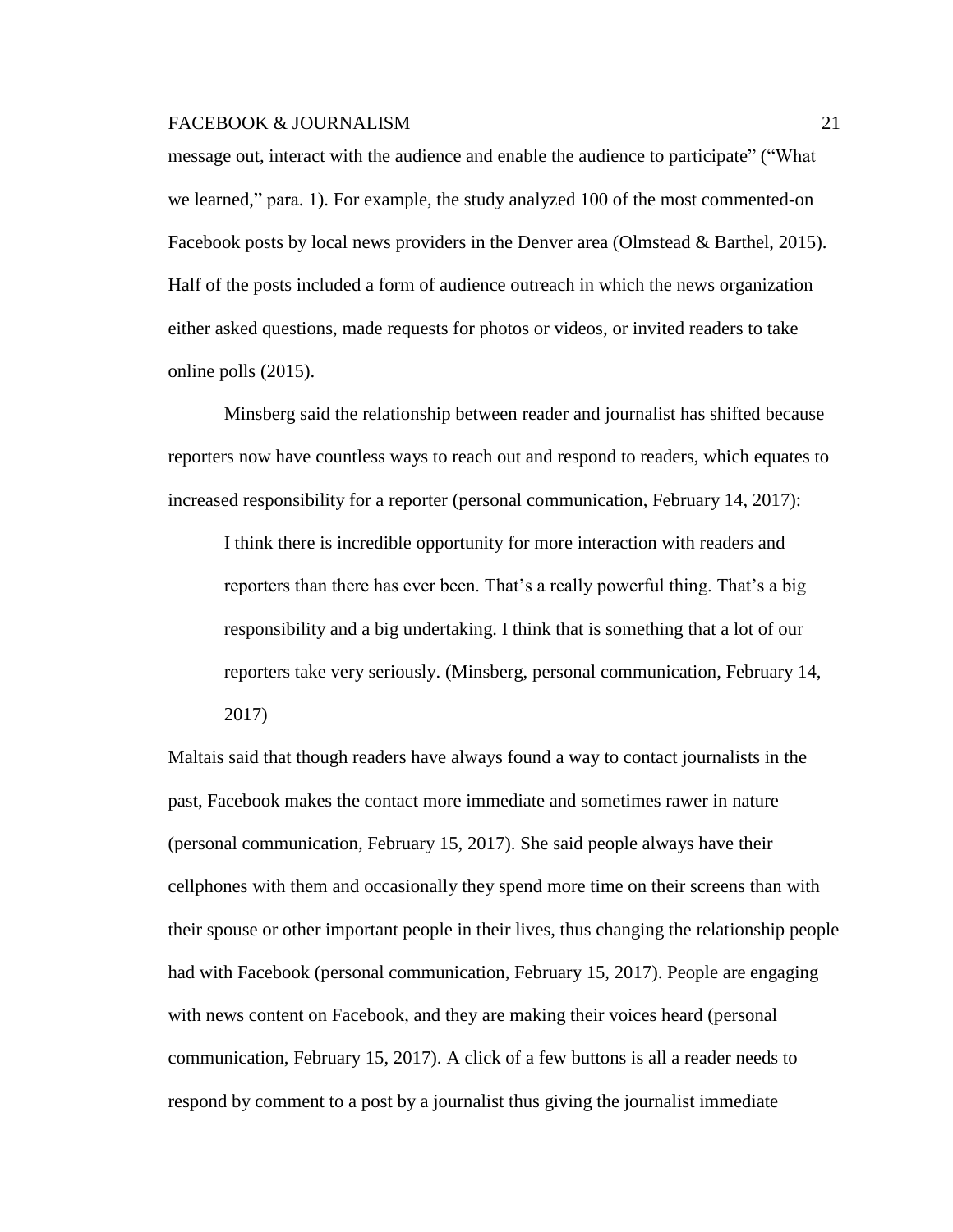feedback into the success of the story and what could have been changed to better engage the audience.

Maintaining a well-run page on Facebook is a 24/7 project, with reporters posting articles to their Facebook profiles throughout the day. It is suggested that journalists on Facebook post a status or photo to inform readers of breaking news because "people want to be informed about news as it happens" (Lavrusik, 2013, "Share Breaking News," para. 1). People especially want to be informed of breaking news because, as the article points out, an analysis of posts by journalists and news organizations on Facebook indicates that posts with "breaking" or "breaking news" included received 57 percent more engagement (Lavrusik, 2013). He also reminded journalists in his compilation of best practices on Facebook that images can frequently be stronger than words, with photos receiving more than 50 percent more engagement than non-photo posts (2013). Because of the real-time element of Facebook, journalists should update readers as a news story progresses (2013). The article states that "when news organizations posted multiple updates in quick succession during a news event, they saw a 10 percent increase in engagement on their Page posts" (Lavrusik, 2013, "Keep Followers Updated," para. 1). Readers who are following a specific news story want to know details as they happen, and consecutive Facebook updates provide that. During breaking news events, journalists and readers can exchange information over Facebook, giving the reporter more knowledge to write a story and giving the reader a better awareness about the situation.

Lavrusik (2013) also said people are interested in the behind-the-scenes journalistic process, and now readers are able to see a glimpse into the reporter's life through Facebook posts. "People are fascinated by the journalistic process. Sharing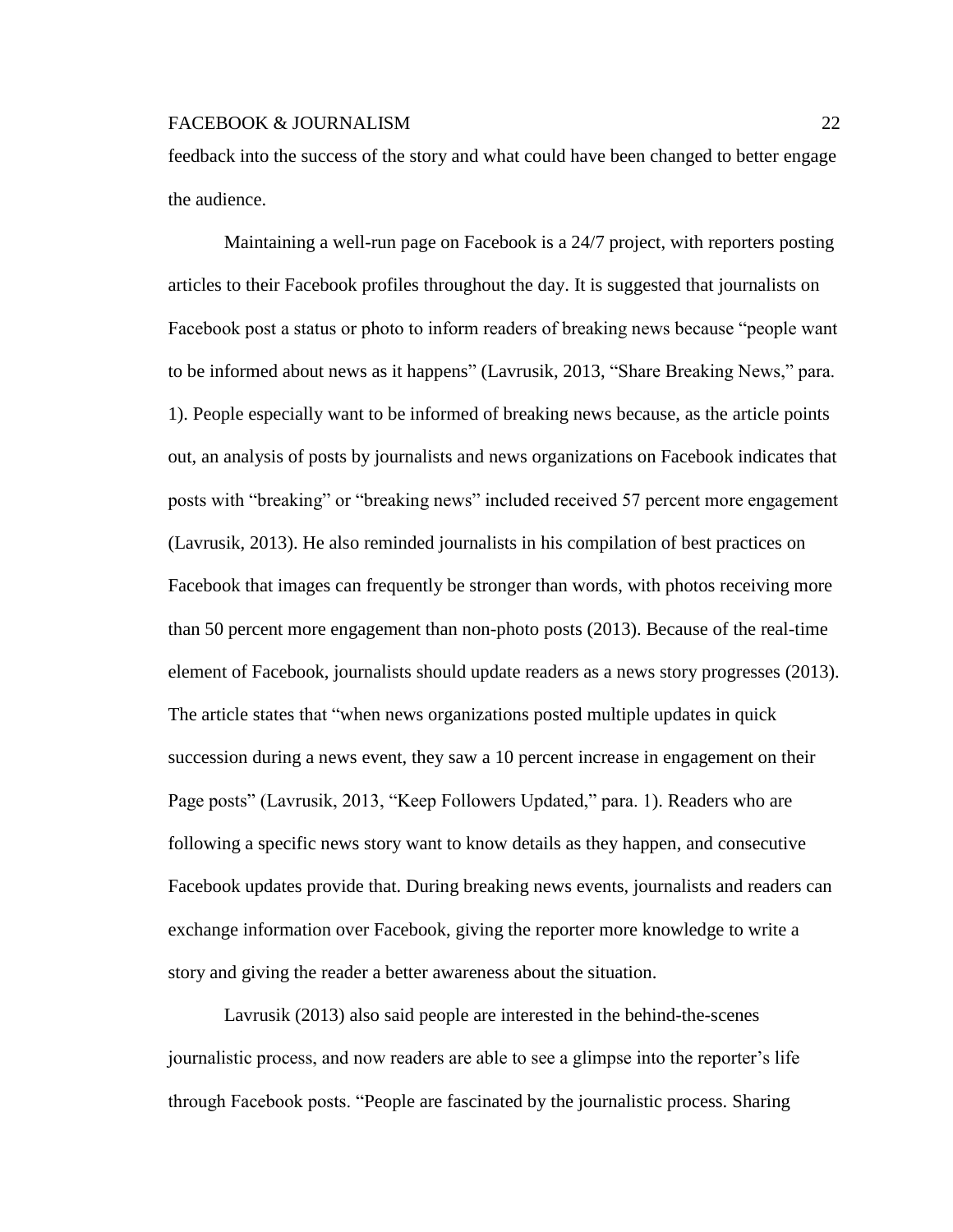photos from the scene of your reporting gives them a glimpse into the newsgathering process and shows your audience that you're on the ground" (Lavrusik, 2013, "Share Behind-the-Scenes Photos," para. 1). A Facebook Live stream that shows the journalist arriving at the breaking news scene or before an important interview allows viewers to see the reporter as more than a name. People also want more than merely the straight facts posted on Facebook; they want to interact with the journalist by reading their interpretation of the news (Lavrusik, 2013). The article cited research that said Facebook links that contained analysis received 20 percent more referral clicks (2013). Readers can now see a reporter as an approachable figure and then interact with them through Facebook.

Lavrusik and Cameron (2011) found which lengths of Facebook posts are most frequently commented on by readers. In order to accumulate more comments, it is effective for a journalist to make either a one-line post or a five-line post (2011). Data has shown that a 4-line posting receives a 30 percent increase in feedback compared to typical posts, and posts of five lines receives a 60 percent increase in feedback compared to the average (2011). Interestingly, the data showed that posts of one line received the highest maximum feedback observed (2011). If a journalist is interested in receiving more comments, taking into account the post length is important. In addition, a simple way for readers to interact with journalists is to like the journalists' posts. Data showed that readers tend to respond well to photos posted by journalists — photos receive 50 percent more likes than other types of posts (Lavrusik & Cameron 2011).

The story type and timing of posting also has an effect on the engagement of readers. Data showed that stories focused on education, politics, behind-the-scenes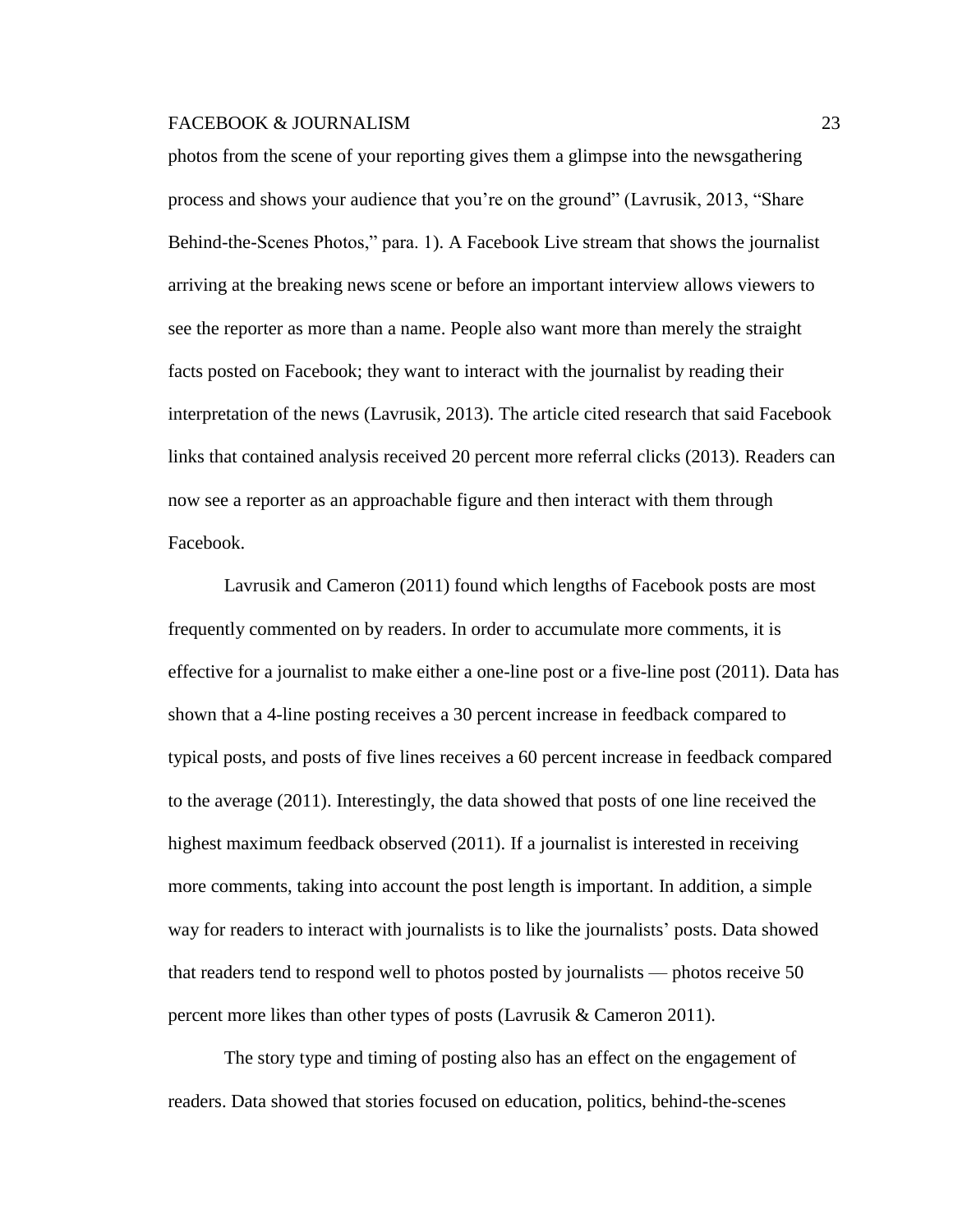insights, and analysis by journalists had more feedback from readers than the average post (Lavrusik & Cameron, 2011). Stories about education received double the likes of an average post, while political stories had 1.7 times more likes and 1.6 more comments (2011). Timing was also crucial in the amount of feedback given by readers as journalists saw the maximum amount of feedback later in the week with Thursday through Sunday receiving the highest total (2011). The data said Sunday was the day on which the highest amount of feedback was given by readers; likes increased by 25 percent and comments increased eight percent compared to the average (2011). Even throughout a single day, the feedback from readers varied (2011). Data showed that there were spikes in increases of feedback at the beginning of the day at 7 a.m. and 8 a.m., as well as 10 a.m., 4 p.m., 5 p.m., 12 a.m., and 2 a.m. (2011). When breaking news does not require immediate posting of the story a journalist can strategically post his or her story to Facebook at specific times in order to receive increased feedback.

### **Keeping Journalists Accountable**

Because of the ability for readers to interact in real time with journalists, readers are able to keep them accountable for telling the truth while also publishing news that they want to read. Readers can make sure that no story falls through the cracks.

The audience now has a say as to what news is important to them and as to what level of engagement they wish to pursue it whether watch or listen to it on TV or radio or go online or reply via mobile text or tweet about it or post it on Facebook … on whatever device when they want it and where they want it. (Alejandro, 2010, p. 12)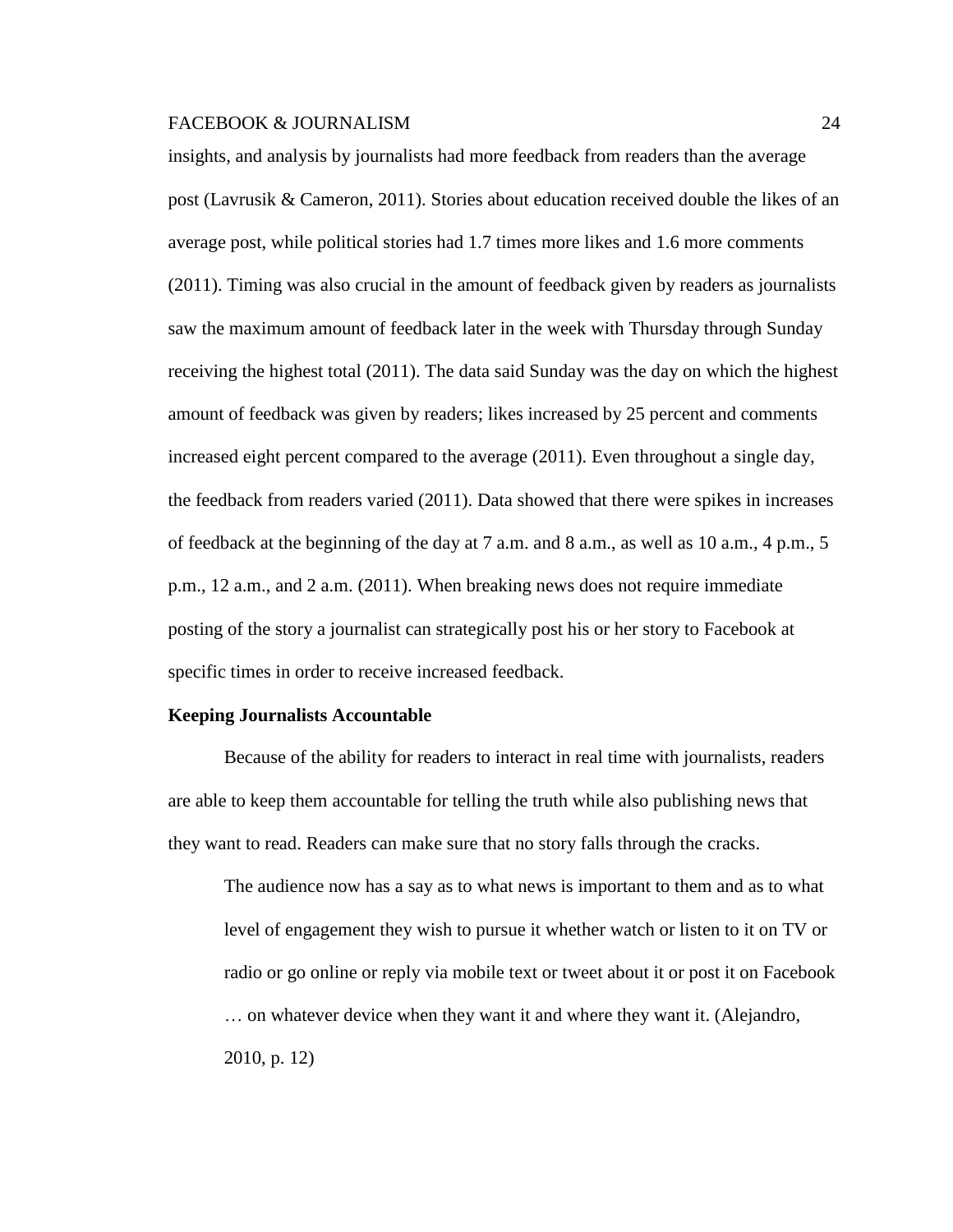Maltais said people consistently engage with content in intimate ways and readers are keeping journalists accountable (personal communication, February 15, 2017). Journalists are responsible for seeking out the truth and distributing it to the public, but they must also be aware of the news topics the public wants to know about. Through Facebook, readers are able to let journalists know what kind of stories they want to read.

### **Taking in News on Facebook**

More and more people are getting their news on Facebook than ever before. However, not everyone who goes on Facebook is seeking out news — the traditional reasons for getting on the social media platform to connect with people are still in play. According to a survey by the Pew Research Center as reported by Mitchell, Kiley, Gottfried, and Guskin (2013), 78 percent of Facebook news consumers take in news when they are initially on Facebook for other reasons. In the survey one respondent said Facebook news is the reason why he or she knows what is going on in the world because otherwise he or she would not be knowledgeable about daily news (Mitchell et al., 2013). Journalists on Facebook are reaching a wider platform of readers without trying very hard. The article also said 67 percent of those Facebook users who spend more than at least an hour on the site get news from Facebook, while 41 percent of users who use Facebook for less than an hour a day get their news on the social media platform (2013). The platform to distribute news to a large number of people is available through Facebook to readers who are not purposefully trying to absorb news.

Wilkerson said people are moving away from typical newspaper websites to find news and now are skipping right to the newspaper's social media sites: "Social media [is] changing people's reading habits. People today are less likely to come to the website, and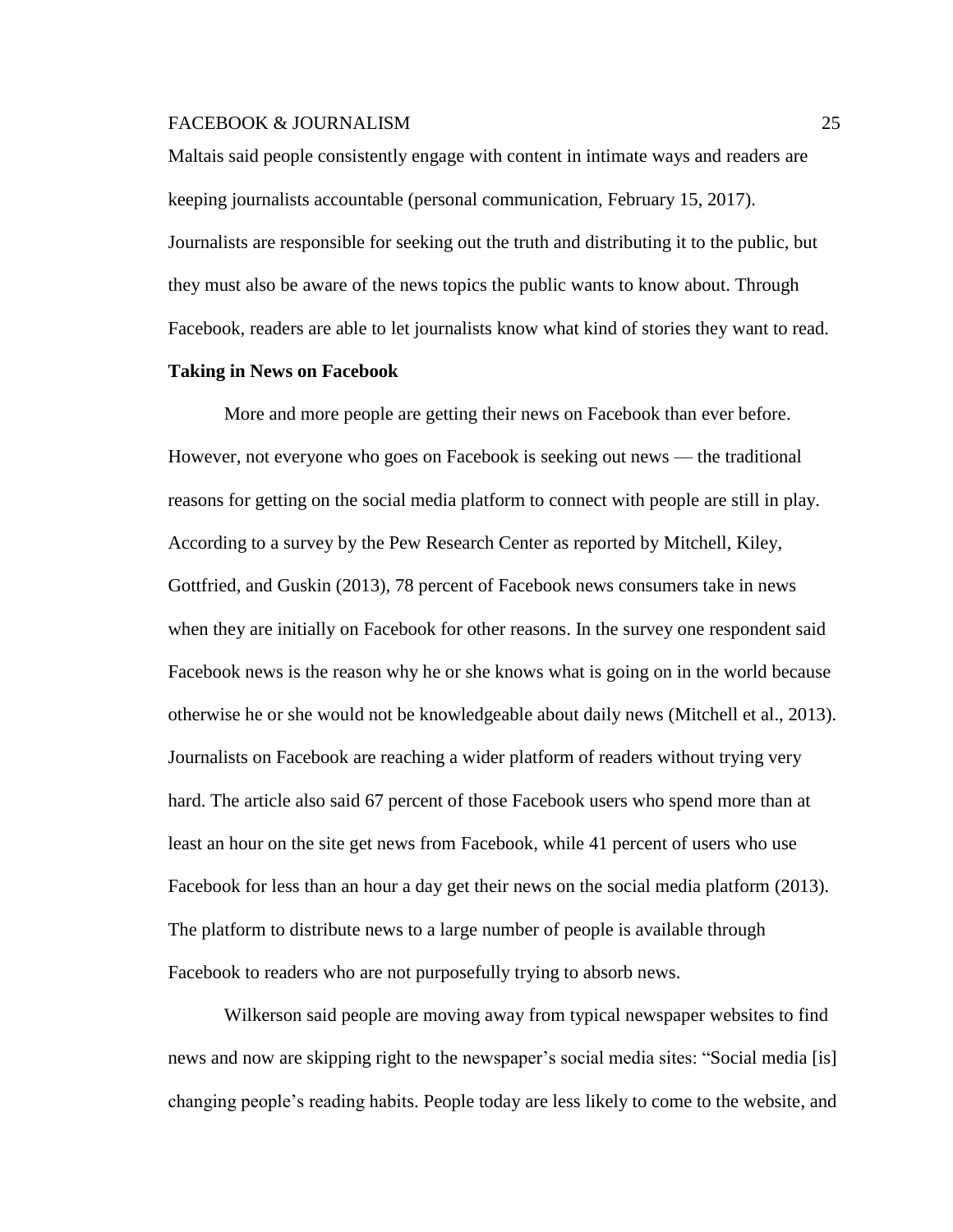they're more likely to find their news on social media, especially Facebook" (Wilkerson, personal communication, February 14, 2017).

Minsberg emphasized the importance of news sites reaching people where they are spending a lot of their time:

In sum, we want to reach people where they already are because so many people get news in so many ways, we want to make sure that one way people are gathering information is on Facebook. We want to be there. We want to be where people already are. Many people consider it their new homepage. Instead of having a newspaper the first thing they see when they open their browser, they see Facebook, and we want to be on that homepage. We want to give people the information and news they're looking for. (personal communication, February 14, 2017)

Maltais shared the same sentiment as Minsberg regarding the fact that if journalists are not effectively using Facebook to distribute news, they are missing out on a vital part of journalism (personal communication, February 15, 2017):

The goal primarily is to meet people where they are. This is where people are learning about news, getting news from their friends, from publications, sharing it, engaging with it, and if you're not there, you're not part of the conversation.

(Maltais, personal communication, February 15, 2017)

Journalists need to be on Facebook and using it effectively because a large percentage of the world is connected to the site. They have a responsibility to distribute news to the public, and the billions of people on Facebook need to be informed about the world's happenings in order to be contributing citizens in society.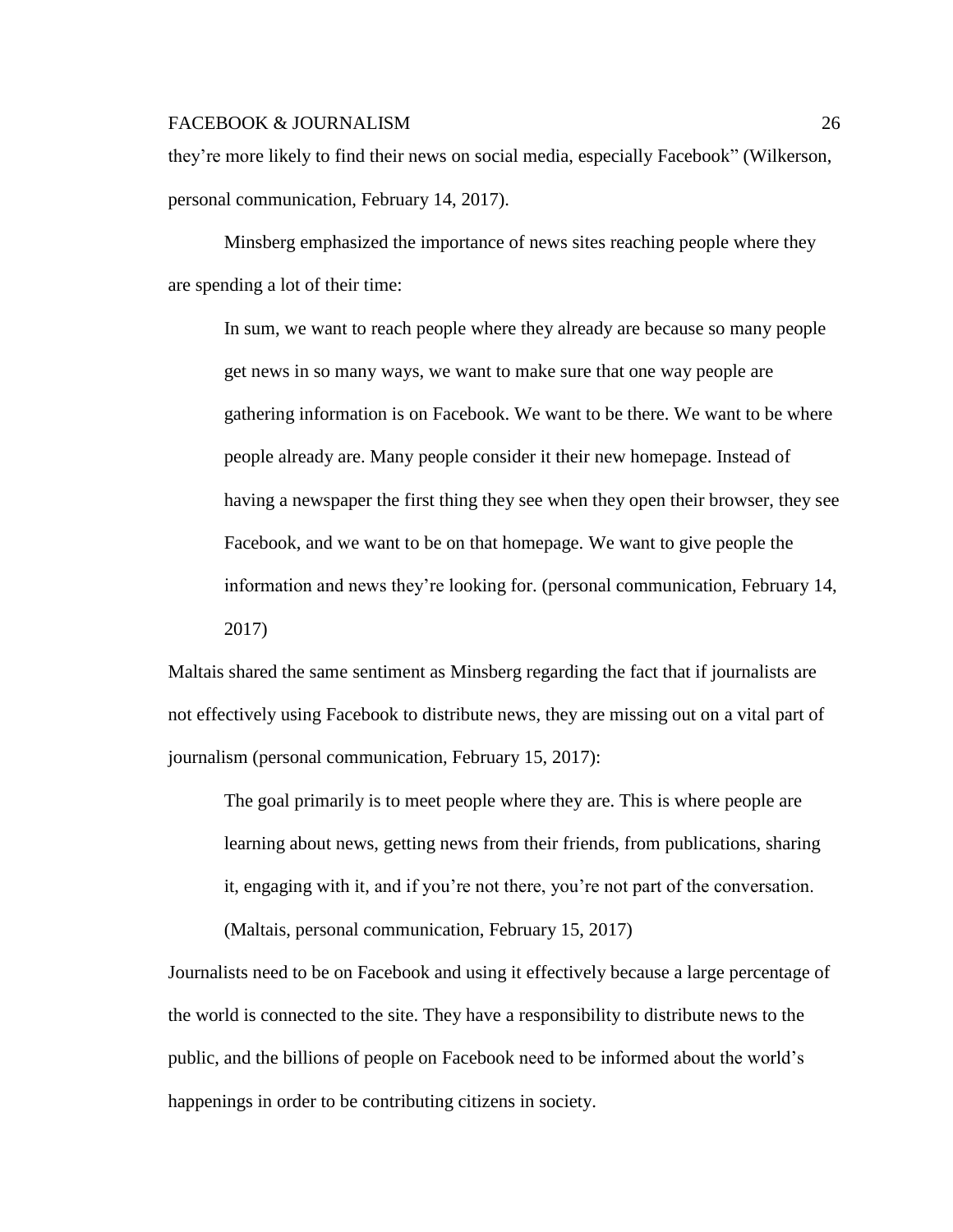The reason why readers click on certain news articles on Facebook is something journalists are continuing to research to make their work as profitable as possible. According to the Pew Research Center, only 20 percent of people reported clicking on a news story link because the news organization is one they prefer, while 50 percent said they click on links because they are surprising and 37 percent said it was because of a friend's recommendation (Mitchell et al., 2013). Pew Research also found that as of 2016, 66 percent of Facebook users get news while on the site which is 44 percent of the general population (Matsa & Lu, 2016). The audience that takes in news on Facebook is large and growing, thus placing responsibility on journalists to leverage the platform's reach to keep users informed about the news.

#### **The Rise of Fake News**

Facebook has altered the job of a journalist and the role of journalism in society, but not every change has been positive. The rise of fake news or posts with inaccurate information or headlines used to cause deception has recently plagued Facebook and begun tarnishing the site as a news provider. For example, according to a Poynter article by Alexios Mantzarlis (2016), Facebook placed a false story in its trending section that was headlined "Fox News Exposes Traitor Megyn Kelly, Kicks Her Out for Backing Hillary," and Facebook later apologized for the error. The story was pulled from Facebook, but not before the damage was done (2016). Other sites picked up similar stories with reactions and shares totaling more than 40,000 (2016). A large number of people saw the fake article and then had to make a decision whether they wanted to trust the article or write it off as fake. This is the dilemma of many news consumers on Facebook.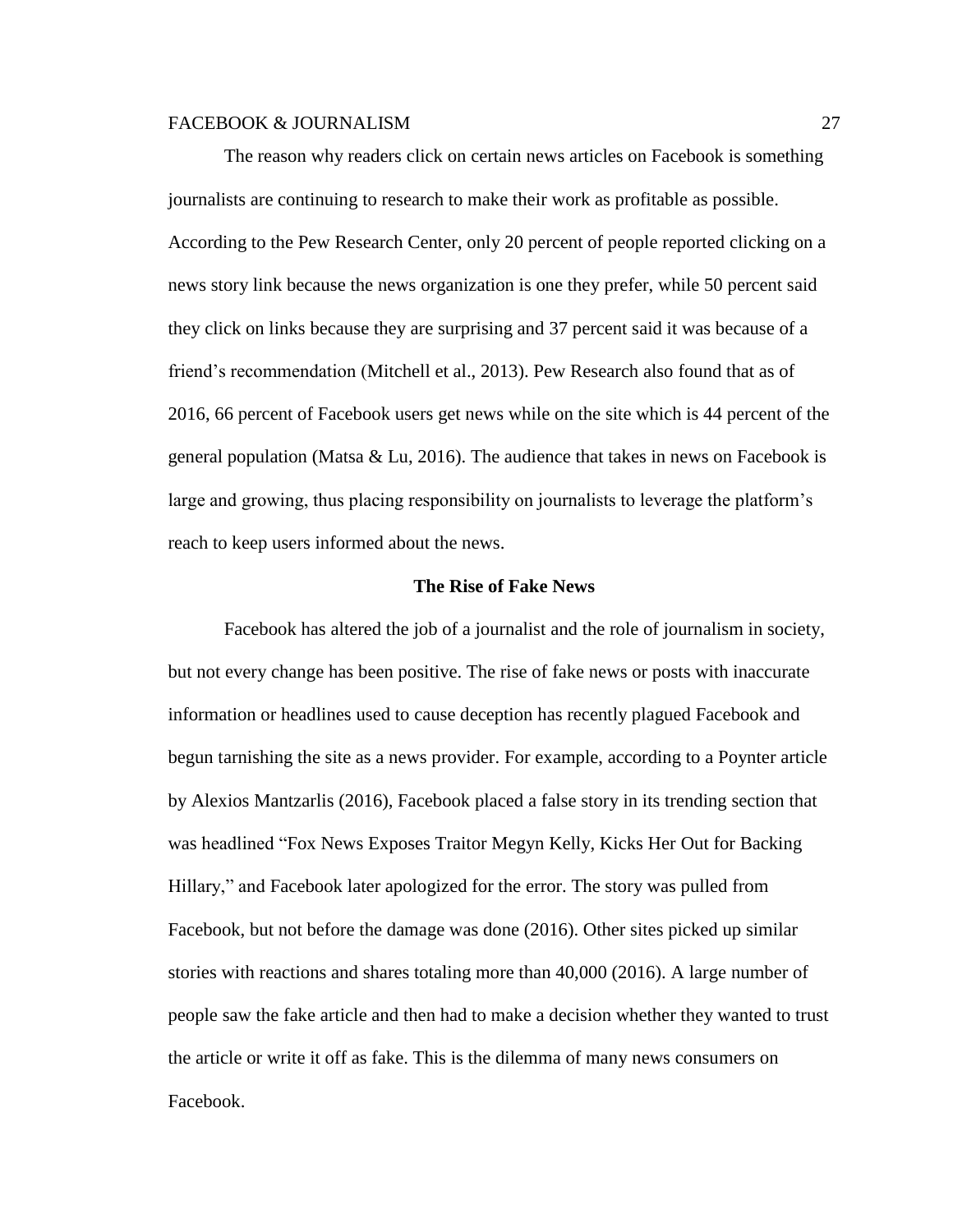Because of the way Facebook news spreads rapidly, fake information can be circulated quickly and with little resistance. [Emily Bell,](http://towcenter.org/academics/emily-bell/) director at the Tow Center for Digital Journalism, said Facebook is "designed to encourage repetitive consumption and interaction (and it is not) necessarily designed promote what is good information over what is bad information" (Mantzarlis, 2016, "Blaming Facebook for human nature?" para. 6). Mantzarlis said, ["Facebook](http://www.poynter.org/2016/can-fact-checkers-break-into-facebooks-echo-chambers/408610/) insists that it doesn't make editorial decisions with News Feed: It places the user first. If users say fakery is a problem, the company will act" (2016, "Fighting fakery more forcefully" para. 4).

However, in December 2016, Facebook decided to take even more robust steps to combat fake news and increase the credibility of journalists who are distributing correct information. Mullin and Mantzarlis (2016) of Poynter reported that Facebook has a plan to fight the fake news that has plagued the social media site by allowing verified thirdparty fact-checkers to review stories by using a specific [code of principles](http://www.poynter.org/fact-checkers-code-of-principles/) developed by the International Fact-Checking Network (IFCN). If enough fact-checkers determine the story is false, the story will be designated as fake (Mullin & Mantzarlis, 2016). In addition, disputed news stories on Facebook will now be lower in the feed, due to an adjusted algorithm, and fake news sites have been banned from using Facebook's advertising service (Owen, 2016).

Facebook is still working through what is considered fake news and how to find the line between fake news and truthful news stories. As reported by CNBC, Zuckerberg said at a town hall-style event in North Carolina, that it is not always clear what is fake and what is not (Taylor, 2017). Zuckerberg said:

We need to make sure that we don't get to a place where we're not showing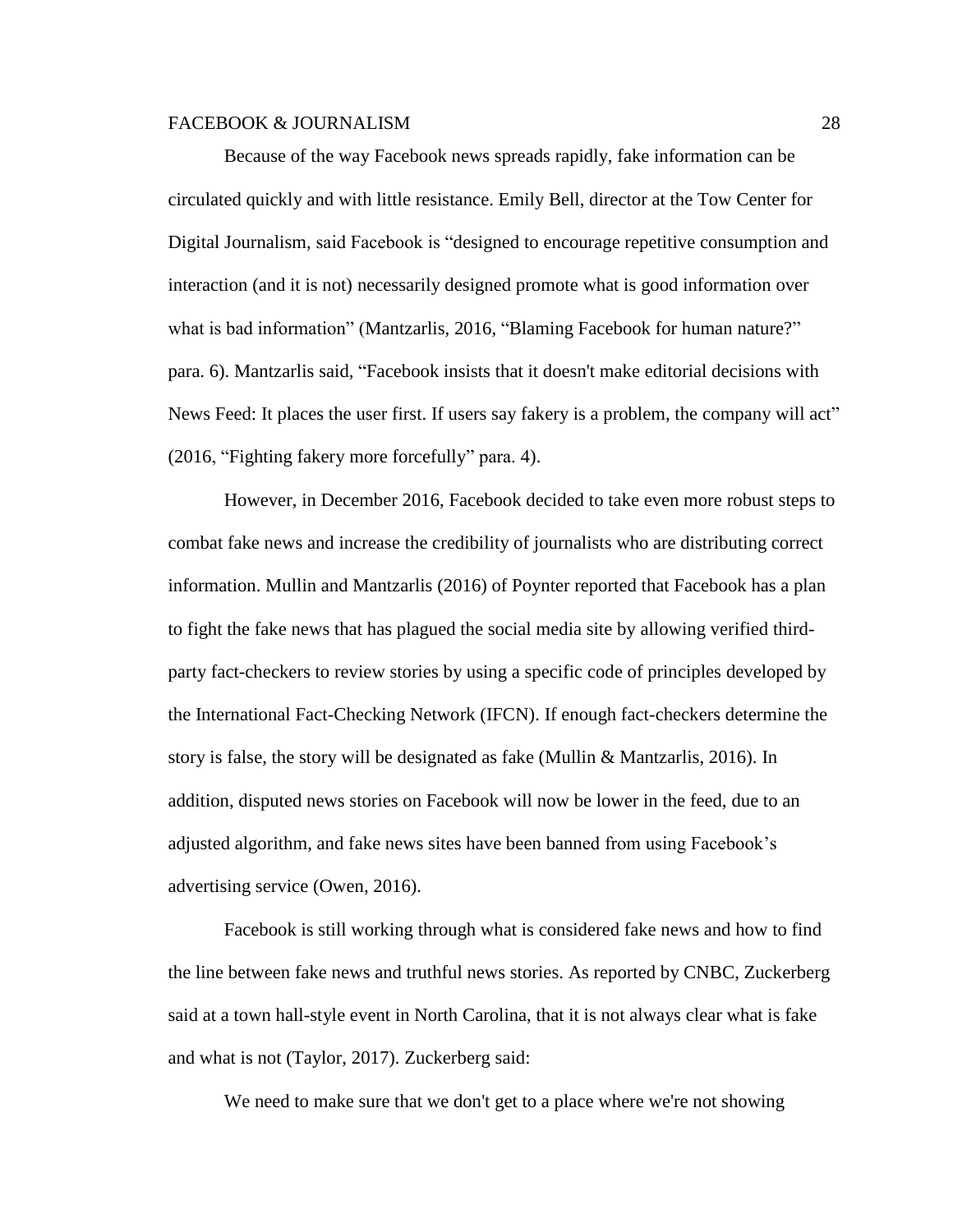content or banning things from the service just because it hurts someone's feelings or because someone doesn't agree with it – I think that would actually hurt a lot of progress. (Taylor, 2016, para. 8)

Facebook is making sure it stands in the center on news, allowing its readers to see both sides of a story while working to ensure that incorrect information does not fill news feeds. On February 16, 2017, Zuckerberg posted a lengthy personal post on Facebook about the company in which he addressed the topic of fake news. He discussed the company's attention to ensuring accuracy and truth on Facebook because there is not a strict line between satire, opinion and fake news (Zuckerberg, 2017). Zuckerberg said:

In a free society, it's important that people have the power to share their opinion, even if others think they're wrong. Our approach will focus less on banning misinformation and more on surfacing additional perspectives and information, including that fact checkers dispute an item's accuracy. (2017, "Informed Community," para. 6)

Facebook has taken the approach of using fact checkers to remove inaccurate information from its site, but also focusing on allowing different perspectives that may be divisive but not necessarily inaccurate. Facebook wants an informed society without sensationalist tendencies, and Zuckerberg said a step to achieving this is to support the news industry: "Giving people a voice is not enough without having people dedicated to uncovering new information and analyzing it" (Zuckerberg, 2017, "Informed Community," para. 13).

Though fake news has recently plagued Facebook, Nahoriak said the *USA Today* organization has not been significantly impacted, but the challenge of fake news has resulted in important in-house conversations (personal communication, January 25,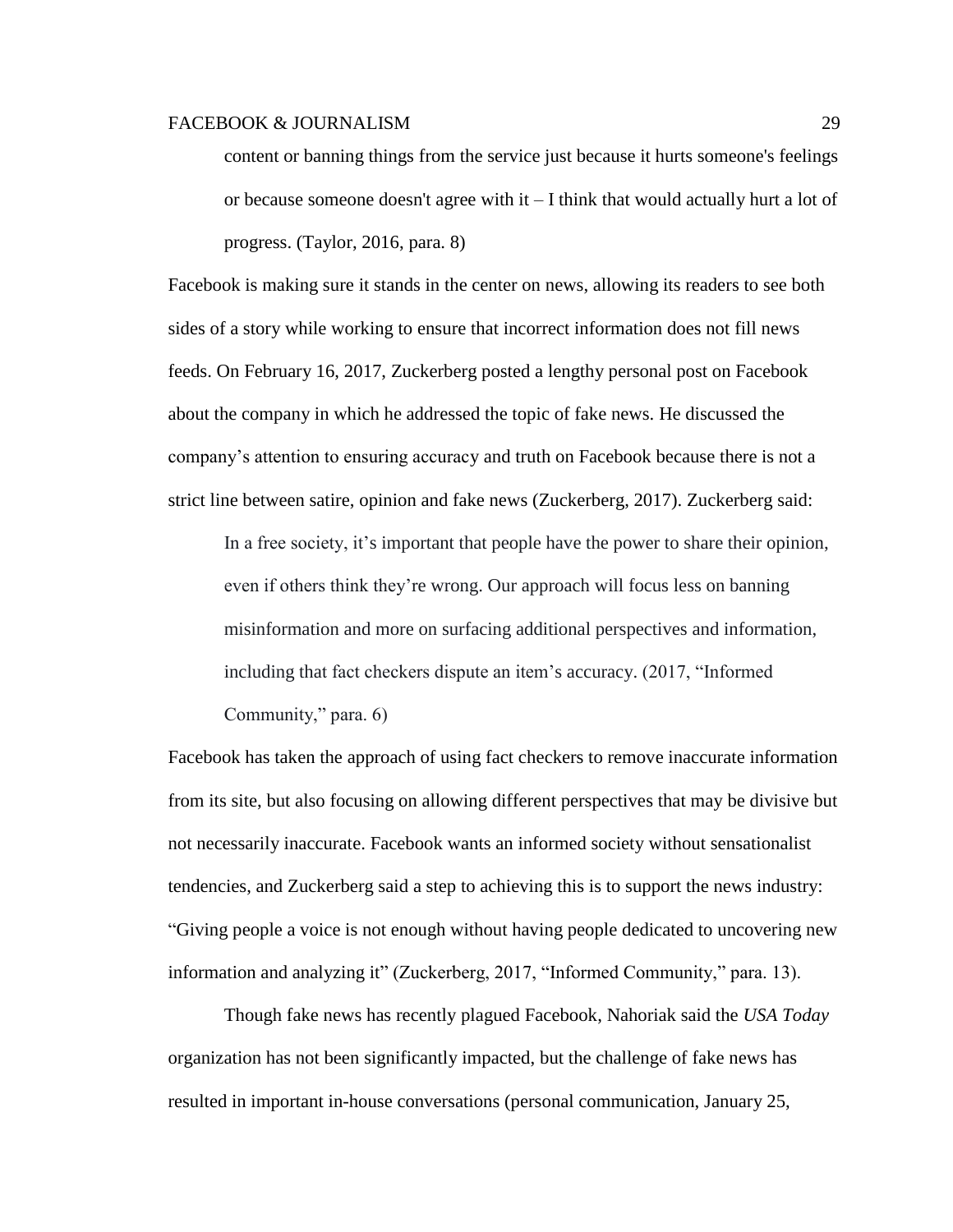2017). Nahoriak said:

I don't know necessarily that we've been directly affected because we're continuing to do the work that we do and share it out in general. I think we are certainly having conversations about how we can make sure that people understand that we are real news, like any legitimate news organization. So I think that's an ongoing conversation – something that we'll need to adapt and develop. We're also, I think, individually sharing things like "Here's how you can report a fake news story on Facebook." I think we have actually written that as an article. So it's something that we are aware of; we've written about. We try to share it with our audience, but it hasn't necessarily changed what we do. (personal communication, January 25, 2017)

Maltais said fake news on Facebook has not affected the *Los Angeles Times* in the way its journalists report the news (personal communication, February 15, 2017).

Ultimately, we are just additionally committed to what it is we have done for … years, and that is find and report the truth and make it as clear as possible. It hasn't affected what we do on a day-to-day basis. We're as rigorous, if not more in making sure what we're reporting is fact. (personal communication, February 15, 2017)

Facebook may be in the process of cleaning up news feeds, but the consequences of such false information circulating quickly still causes damage. Survey data published in a Pew Research Center article by Barthel, Mitchell, and Holcomb (2016) said 23 percent of U.S. adults have shared a fake news story. Sixty-four percent of U.S. adults said fake news stories "cause a great deal of confusion about the basic facts of current issues and events"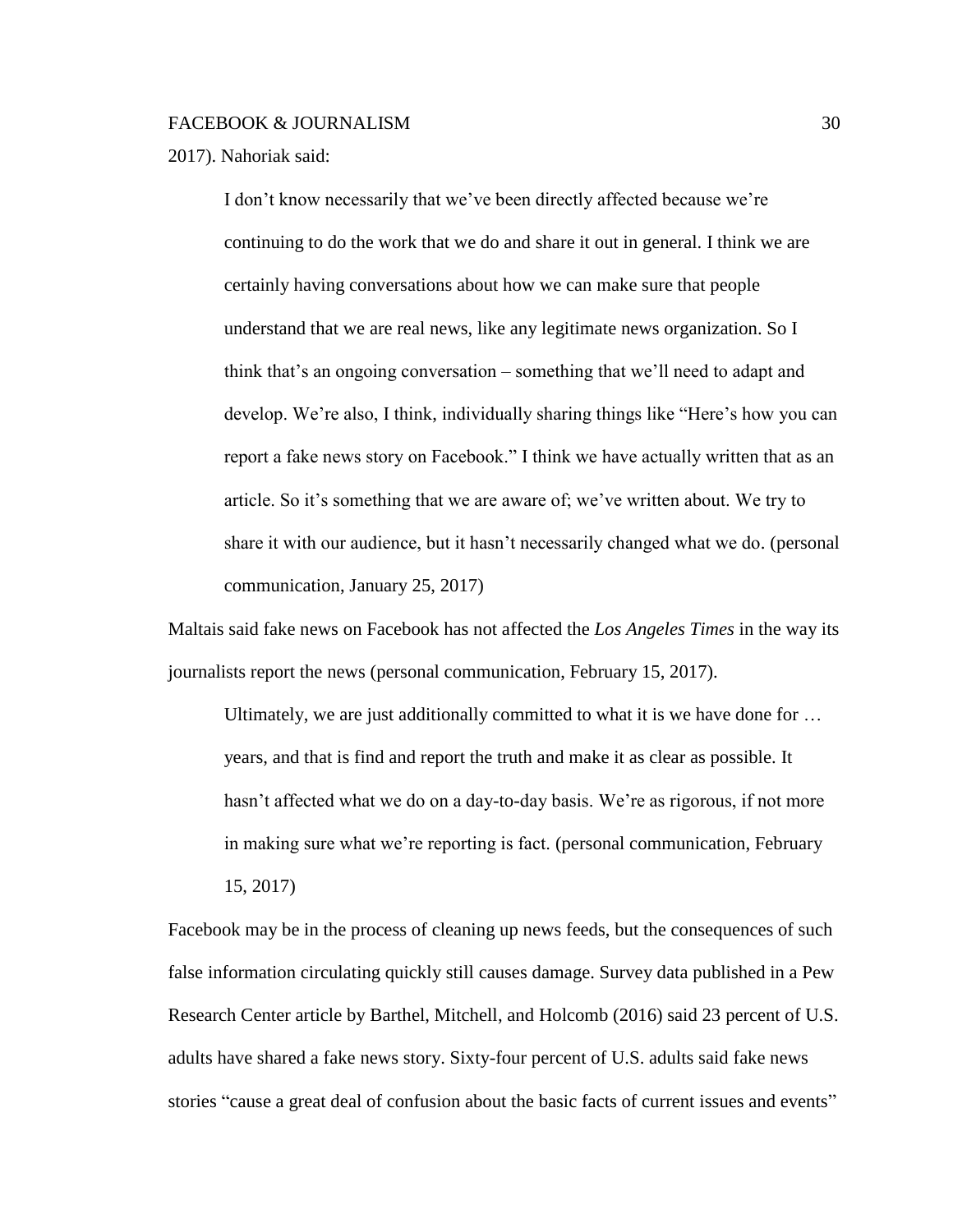(para. 2). Though professional journalists may not be directly creating fake news, the skepticism it causes in readers is important to note:

While it is difficult to measure the precise extent to which people actually see news that has been completely fabricated – given that news consumers could see but not recognize made-up news stories as well as mistake factual stories for false ones — these figures provide a high-level sense of the public's perception of this kind of content. (Barthel et al., para. 3)

Though not everyone falls victim to believing fake news on Facebook, the credibility of professional and truthful reporters can be called into question if a reader becomes more skeptical of news on Facebook in general. Pew Research Center found that "only 4 percent of web-using adults have a lot of trust in the information they find on social media, and just 34 percent say they trust it at least some" (Matsa & Lu, 2016, para. 8). If these statistics are accurate, the public's trust of social media news is extremely low already and the addition of fake news will not make the public more trusting of Facebook. Journalists and Facebook must take this into account and be proactive in combating these issues by reminding readers what news sites and journalists are credible and committed to distributing only truthful articles and removing false news stories from Facebook as quickly as possible.

#### **Is Facebook a Media Company?**

Zuckerberg and his employees maintain their stand that Facebook is a technology company and not a media company. Jessica Guynn (2016) wrote that Facebook's product chief Chris Cox said Facebook defines itself as a technology company because it focuses on the tools it builds rather than the stories told on the platform. Guynn (2016) also cited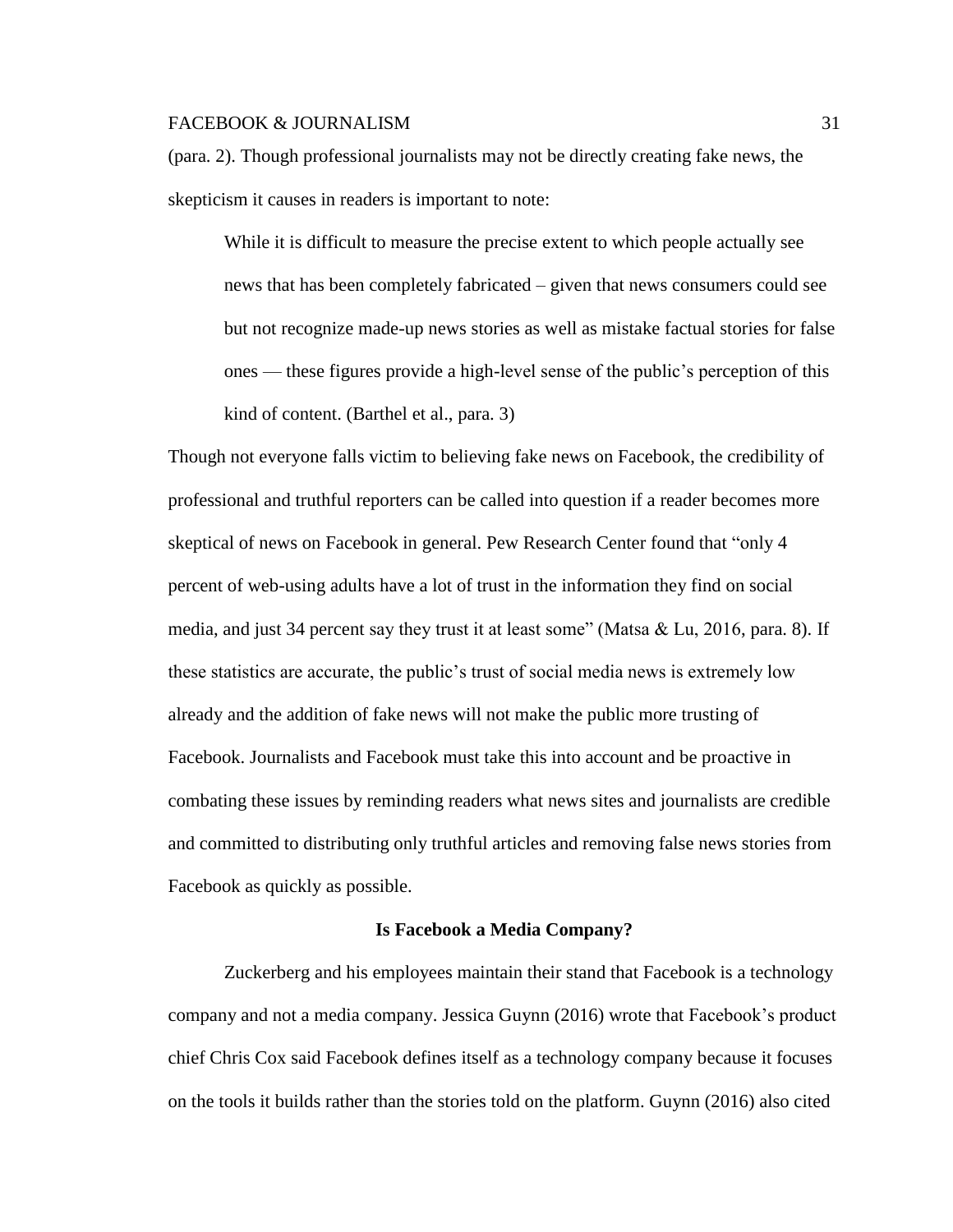remarks by Zuckerberg in September 2016 who is adamant that Facebook is not a media company:

We're a technology company; we're not a media company. When you think about a media company, you have people who are producing content, who are editing content, that's not us. We're a technology company. We build tools. We do not produce any of the content. (para. 5)

Despite the amount of news shared on his site and the number of journalists taking advantage of Facebook's platform, Zuckerberg claims Facebook is not primarily a place for people to discover information:

Remember that Facebook is mostly about helping people stay connected with friends and family. News and media are not the primary things people do on Facebook, so I find it odd when people insist we call ourselves a news or media company in order to acknowledge its importance. (as cited in Roberts, 2016, para.

5)

Fortune.com writer Jeff John Roberts said Zuckerburg refuses to embrace adopt the idea that it is a media platform because if it were to and claim to be unbiased and non-partisan, many users would fail to believe it (2016). From a business standpoint, Zuckerburg will focus on the technology aspect of Facebook in order to sustain his business model (Roberts, 2016).

Even though Facebook is holding to its stance that it is a technology company, partially due to the business behind it, Facebook has acknowledged the role the platform has in society when it comes to news and fake news distributed to readers on Facebook.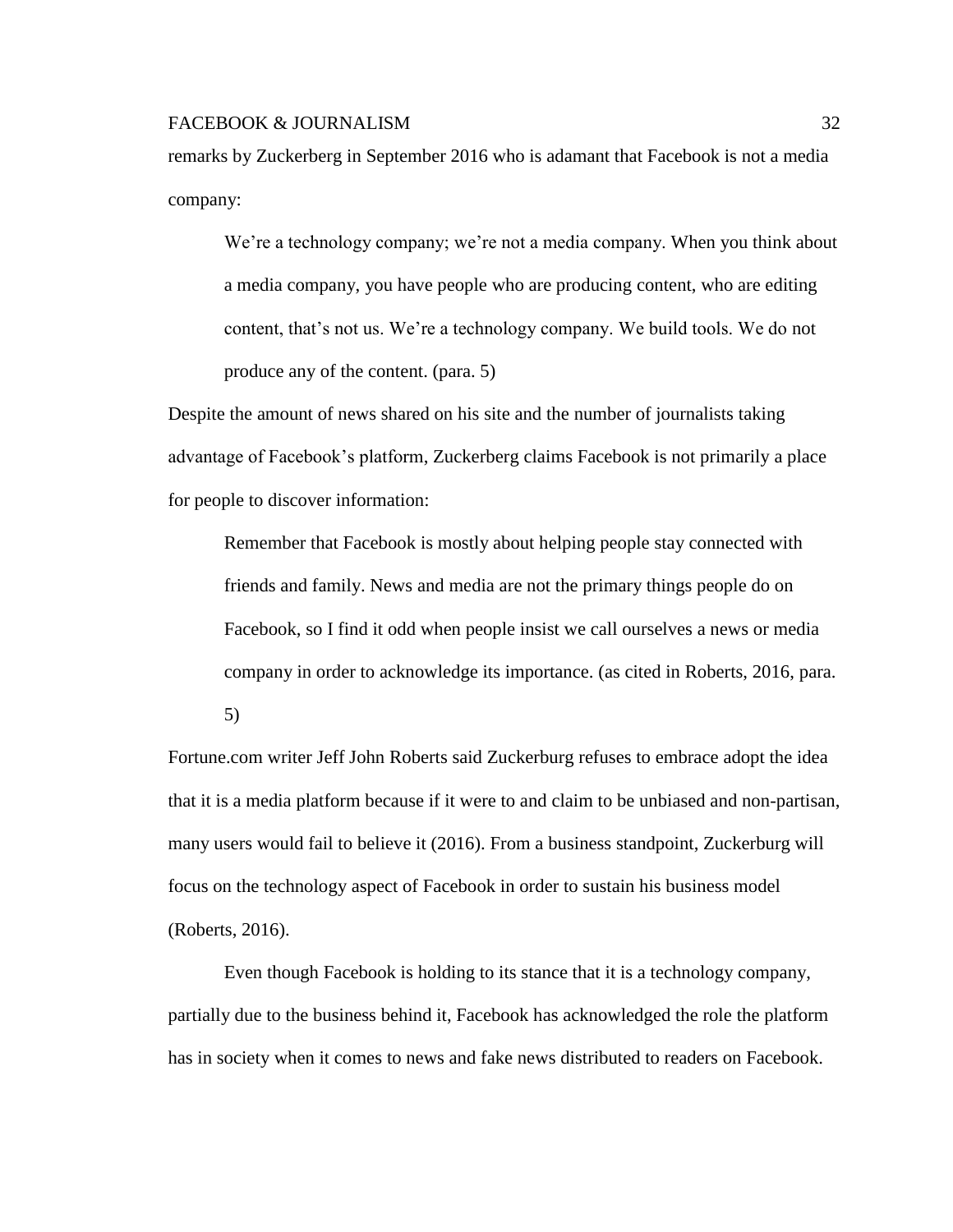Facebook does not need to identify as a media company for it to be a powerful platform journalists use to share news articles.

#### **The Facebook Journalism Project**

Despite the acknowledgement by Facebook corporate that the platform is not a media company, the company has recently announced a new program set to roll out in 2017 that will tie Facebook more closely to the news industry (Simo, 2017). Facebook has seen the importance of discussing news on Facebook and said it cares about ensuring journalism can thrive on the social media site (2017).

We will be collaborating with news organizations to develop products, learning from journalists about ways we can be a better partner, and working with publishers and educators on how we can equip people with the knowledge they need to be informed readers in the digital age. (Simo, 2017, para. 2)

According to the announcement, the project will have a multifaceted goal which includes creating new products, specific training for journalists and training for the public (2017). The collaboration will connect news partners and Facebook to evolve features such as Instant Articles in order to make them more effective for news providers (2017). In addition, the collaboration will include more meetings between Facebook and media partners (2017). The training for journalists will include e-learning courses on Facebook tools and services that can benefit a journalist who distributes news on Facebook (2017). Facebook has also acknowledged the Facebook Live upsurge and said it will work toward providing more tools for reporters who live stream (2017). In terms of training and tools for everyone, Facebook said it wants to promote news literacy and provide information to people so they informed decisions about what sources to trust (2017). Mike Isaac (2017)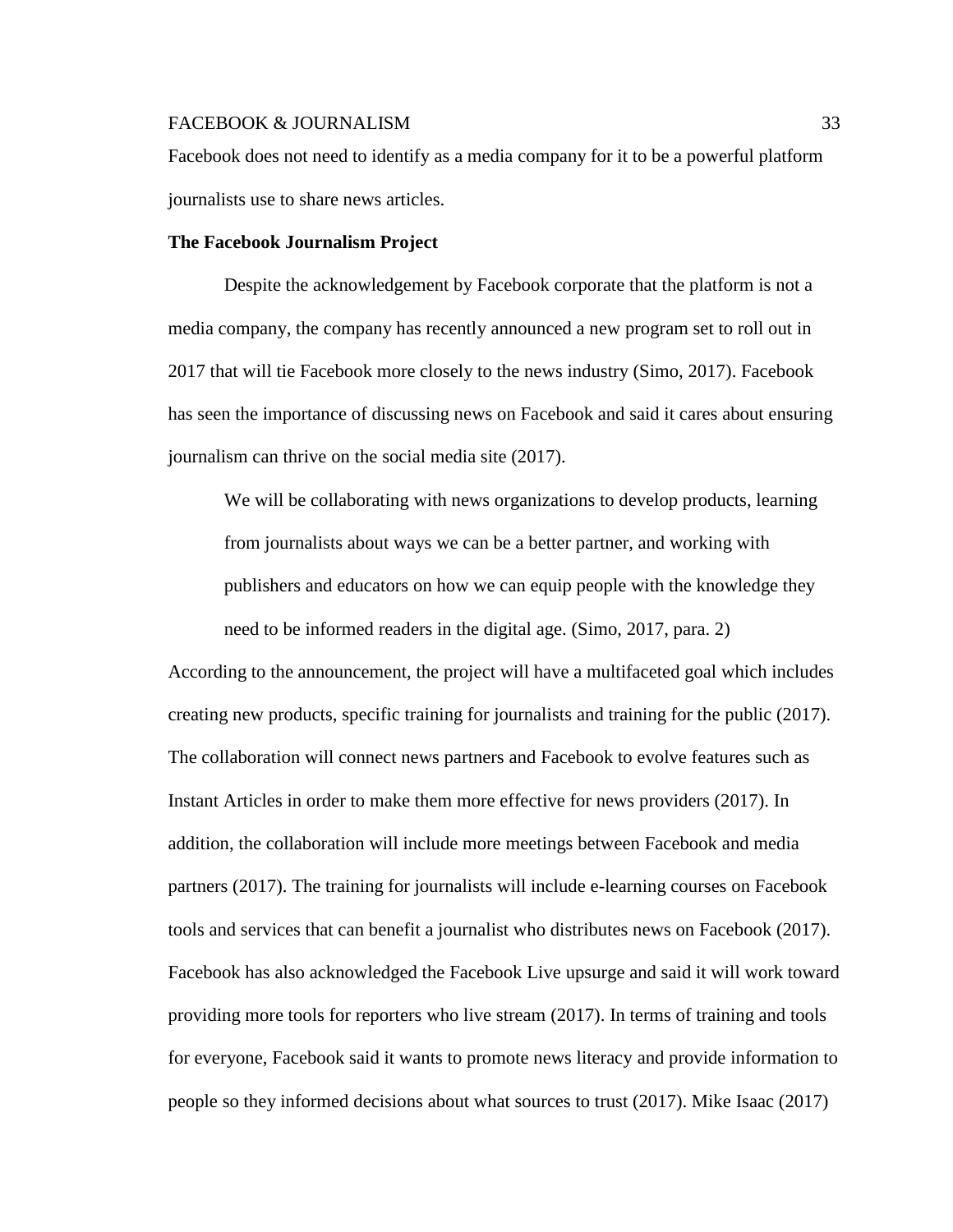in a *New York Times* article said Facebook's move toward creating closer ties with publishers is "something of a peace offering from Facebook to publishers who share news content on the network" (para. 8). Collaboration could bolster local news and help to promote smaller news media (2017). It will take time for Facebook and publishers to concretely implement the Facebook Journalism Project, but it is a first move for Facebook as it acknowledges the amount of news spread on the site and the power it holds in news distribution. The collaboration between Facebook and journalist will strengthen the relationship between the two, allowing journalists to more effectively use the site as a platform for news distribution.

#### **Conclusion**

Journalists' main focus to disseminate news in its truest form has not changed with the rise of technology and the Internet. However, the upsurge of the social networking site Facebook has fundamentally altered the way news is distributed online. Though Facebook may claim to not be a media company, Facebook has become one of the largest platforms for news circulation by national and local journalists.

The addition of Facebook Live and Instant Articles has taken traditional print and video and transformed them into live streaming and easy to access articles, both of which have increased reader engagement. Journalists' ability to live stream anything while out investigating a story has intrigued viewers and caused a desire in viewers to engage with the journalist. Journalists can now give readers to a chance to see behind the scenes look and create a relationship with viewers. Journalists who want to increase engagement have learned that a conversational and more relaxed style on Facebook posts connects with readers. Interaction with readers is available instantly with a Facebook post.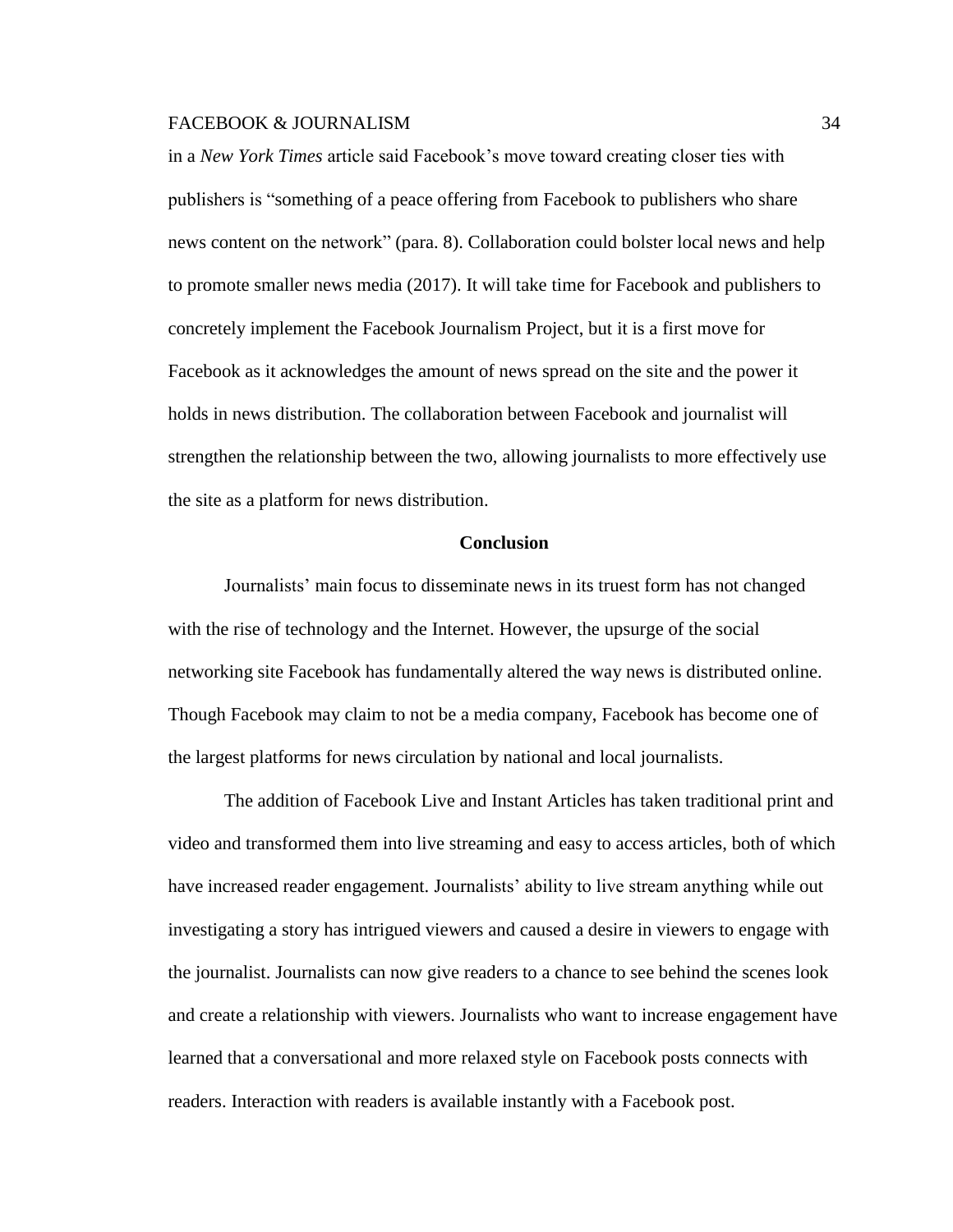Journalists are using Facebook to make connections, verify information and gather sources due to the availability of the search feature. Crowdsourcing information has become a tool reporters use to collect information by asking readers for their opinions, what happened at an event they attended, or even submissions of multimedia elements.

Recently, fake news stories circulated on Facebook have increased the awareness of credible news sites. These news providers continue to share news like they have in the past, but now they have to combat the battle of ensuring to readers that their news is truthful and reliable. Facebook has recently taken measure for fact-checking as it has seen the dangers of false news spreading on the site. Facebook has separated the true journalist and those just wishing to make money or get people annoyed. Reputable journalists and their truth telling has stood out from the fake news found on Facebook. In addition, Facebook has recently taken a step to work with news publishers in a development called the Facebook Journalism Project as collaboration will take place between the social media platform and news publishers. Courses will also be available for journalists in how to effectively use Facebook, as it becomes more necessary for reporters to know how to use Facebook to their advantage.

The relationship between the journalist and the reader has become different than it has been traditionally. With the ability to give instant feedback on stories or engage in an informal conversation with the click of a button, journalists are now held accountable to more people more often than ever before. Journalists publish news on Facebook for readers, and with the rise in smartphone use, people are seeing this news shortly after it is posted. Readers have the chance to directly interact with journalists, creating more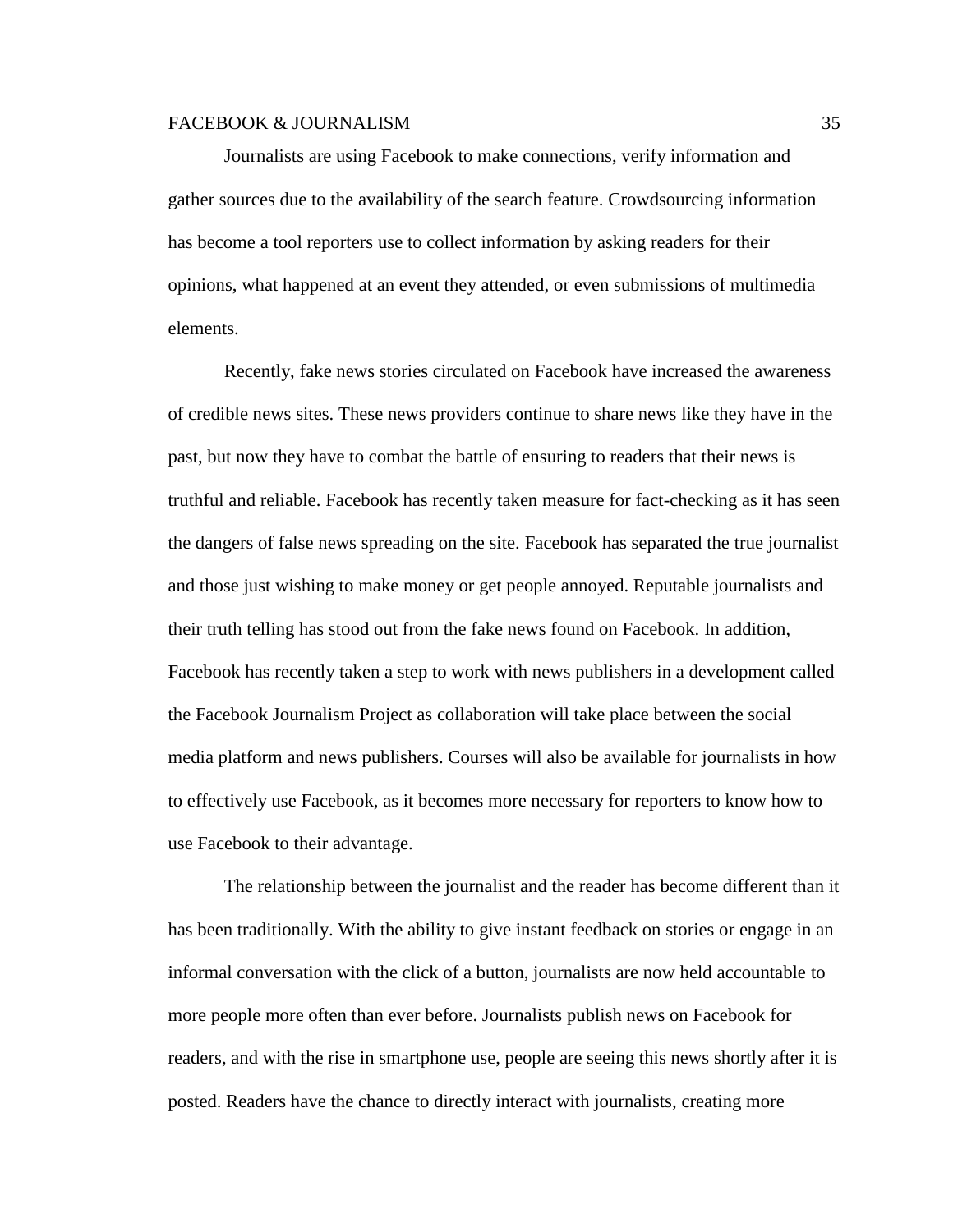personal relationships and aiding in creating effective accountability. Readers are also able to tell journalists what kind of news stories the public needs to be informed about.

Facebook has transformed the way journalists look at journalism and the way society looks at news in general. With the addition of Instant Articles and Facebook Live, readers are interacting personally with journalists thus making journalism a two-way street. This broadens the scope of journalism, transforming it into a profession that requires more skills of its reporters, but also allows the public to have more of a say. For every comment or Facebook interaction, valuable information is being exchanged over social media — information that may have never reached a certain demographic of readers otherwise. The ability to become mini-publishers, as Maltais stated it, gives readers more power than in the past to distribute news to their sphere of influence. With greater reach of news stories on Facebook, more responsibility is placed on the reader to discern the truthfulness of the news so the false stories begin to stop circulating on social media.

Facebook makes the job of a journalist different than the traditional role, but the influence and scope of a journalist's work has increased, thus making the addition of Facebook and the rise of news on Facebook, a necessary advancement in journalism. Challenges have arisen, but journalism has remained resilient. More challenges will arise, but the close relationship between reader and journalist will allow readers to stay connected with the news and continue to influence what is written and how it is distributed. Going forward, the field of journalism will continue its fluidity, changing with the way Facebook and technology improve. Journalism's core of distributing news and facts will still remain despite the unpredictability of Facebook and the Internet.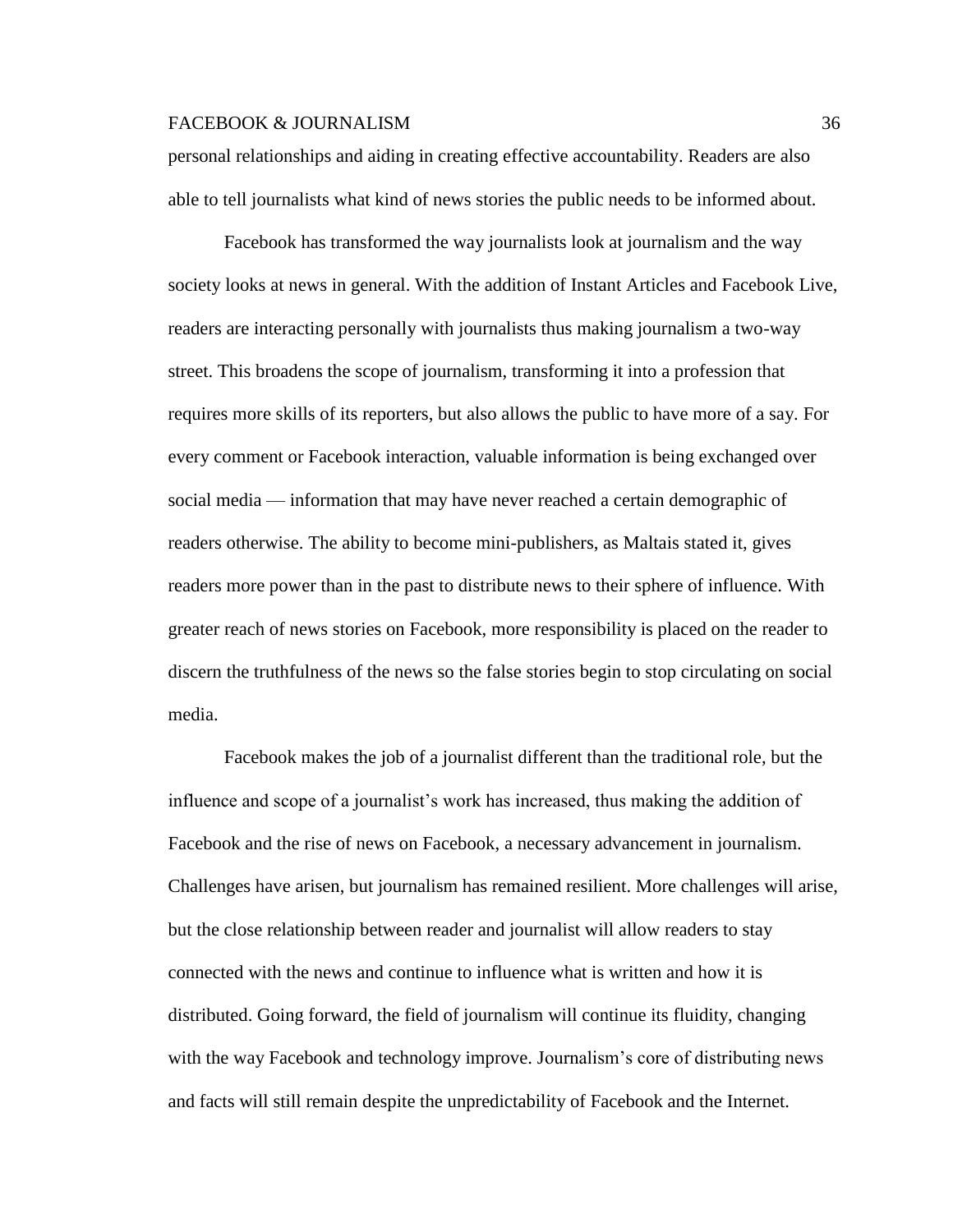#### References

- Alejandro, J. (2010). *Journalism in the age of social media* (Master's thesis, University of Oxford). Retrieved from Reuters Institute for the Study of Journalism.
- Bain, J., & Loyd, B. (n.d.). Trends: Facebook Live & news publishers. Retrieved from <https://media.fb.com/2016/10/06/trends-facebook-live-news-publishers/>
- Barthel, M., Mitchell, A., & Holcomb, J. (2016, December 15). Many Americans believe fake news is sowing confusion. Retrieved from http://www.journalism.org/ 2016/12/15/many-americans-believe-fake-news-is-sowing-confusion/
- Barthel, M., Shearer, E., Gottfried, J., & Mitchell, A. (2015, July 14). News use on Facebook and Twitter is on the rise. Retrieved from [http://www.journalism.org/](http://www.journalism.org/2015/07/14/news-use-on-facebook-and-twitter-is-on-the-rise/) [2015/07/14/news-use-on-facebook-and-twitter-is-on-the-rise/](http://www.journalism.org/2015/07/14/news-use-on-facebook-and-twitter-is-on-the-rise/)
- Bell, E. (2016, March 7). Facebook is eating the world. Retrieved from [http://www.cjr.org/analysis/facebook\\_and\\_media.php](http://www.cjr.org/analysis/facebook_and_media.php)

Company Info. (n.d.). Retrieved from [http://newsroom.fb.com](http://newsroom.fb.com/company-info/) /company-info/

- Greenwood, S., Perrin, A., & Duggan, M. (2016, November 11). Social media update 2016. Retrieved from [http://www.pewinternet.org/ 2016/11/11/social-media](http://www.pewinternet.org/%202016/11/11/social-media-update-2016/)[update-2016/](http://www.pewinternet.org/%202016/11/11/social-media-update-2016/)
- Guynn, J. (2016, October 25). Facebook: Don't call us a media company. Retrieved from <http://www.usatoday.com/story/tech/news/2016/10/25/> facebook-says-its-not-amedia-company/92744614/
- Herrman, J., & Isaac, M. (2016, March 30). Facebook's Live videos get lots of looks but no money yet. Retrieved from [https://www.nytimes.com/2016/03/31/](https://www.nytimes.com/2016/03/31/business/media/facebooks-live-video-effort-entices-media%20companies.html?smid=tw-nytmedia&smtyp=cur&_r=0)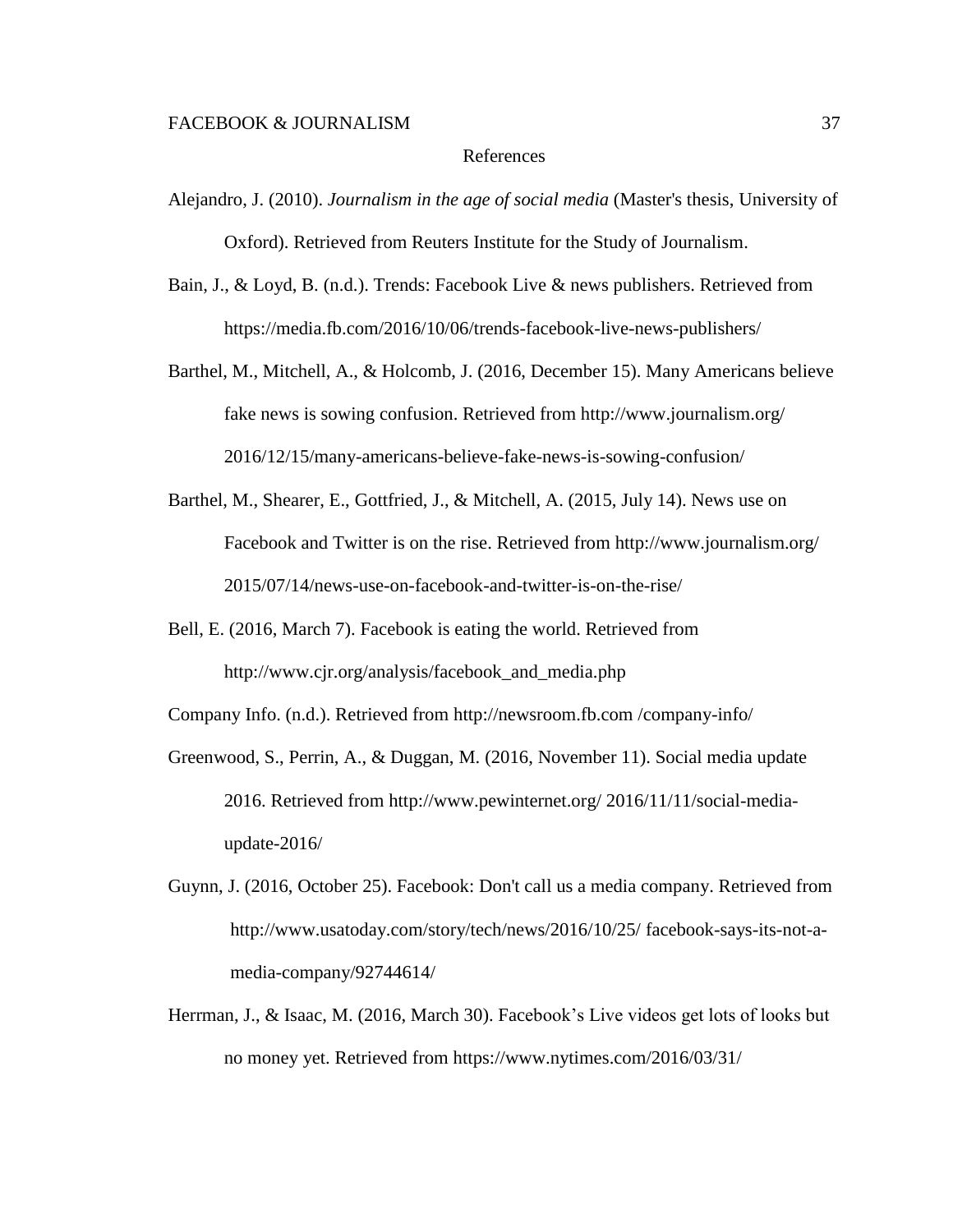[business/media/facebooks-live-video-effort-entices-media](https://www.nytimes.com/2016/03/31/business/media/facebooks-live-video-effort-entices-media%20companies.html?smid=tw-nytmedia&smtyp=cur&_r=0) 

[companies.html?smid=tw-nytmedia&smtyp=cur&\\_r=0](https://www.nytimes.com/2016/03/31/business/media/facebooks-live-video-effort-entices-media%20companies.html?smid=tw-nytmedia&smtyp=cur&_r=0)

Hershkowitz, S., & Lavrusik, V. (2013, May 2). 12 best practices for media companies Using Facebook Pages. Retrieved from<https://www.facebook.com/notes> /facebook-media/12-best-practices-for-media-companies-using-facebookpages/518053828230111/

Instant Articles. (n.d.). Retrieved from<https://instantarticles.fb.com/>

- Isaac, M. (2017, January 11). Facebook, nodding to its role in media, starts a journalism project. Retrieved from<https://www.nytimes.com/2017/01/11/technology/> facebook-journalism-project.html
- Lavrusik, V. (2011, August 31). Using Facebook to crowdsource a story. Retrieved from [https://www.facebook.com/notes/journalists-on-facebook/using-facebook-to](https://www.facebook.com/notes/journalists-on-facebook/using-facebook-to-crowdsource-a-story/264392416906113/)[crowdsource-a-story/264392416906113/](https://www.facebook.com/notes/journalists-on-facebook/using-facebook-to-crowdsource-a-story/264392416906113/)
- Lavrusik, V. (2013, May 2). Best practices for journalists on Facebook. Retrieved from https://www.facebook.com/notes/journalists-on-facebook/best-practices-forjournalists-on-facebook/593586440653374/
- Lavrusik, V., & Cameron, B. (2011, July 13). Study: How people are engaging journalists on Facebook & best practices. Retrieved from [https://www.facebook.com/notes/](https://www.facebook.com/notes/journalists-on-facebook/study-how-people-are-engaging-journalists-on-facebook-best-practices/245775148767840/) [journalists-on-facebook/study-how-people-are-engaging-journalists-on-facebook](https://www.facebook.com/notes/journalists-on-facebook/study-how-people-are-engaging-journalists-on-facebook-best-practices/245775148767840/)[best-practices/245775148767840/](https://www.facebook.com/notes/journalists-on-facebook/study-how-people-are-engaging-journalists-on-facebook-best-practices/245775148767840/)
- Loyd, B., & White, J. (n.d.). How Instant Articles benefits local news. Retrieved from <https://media.fb.com/2016/12/01/how-instant-articles-benefits-local-news/>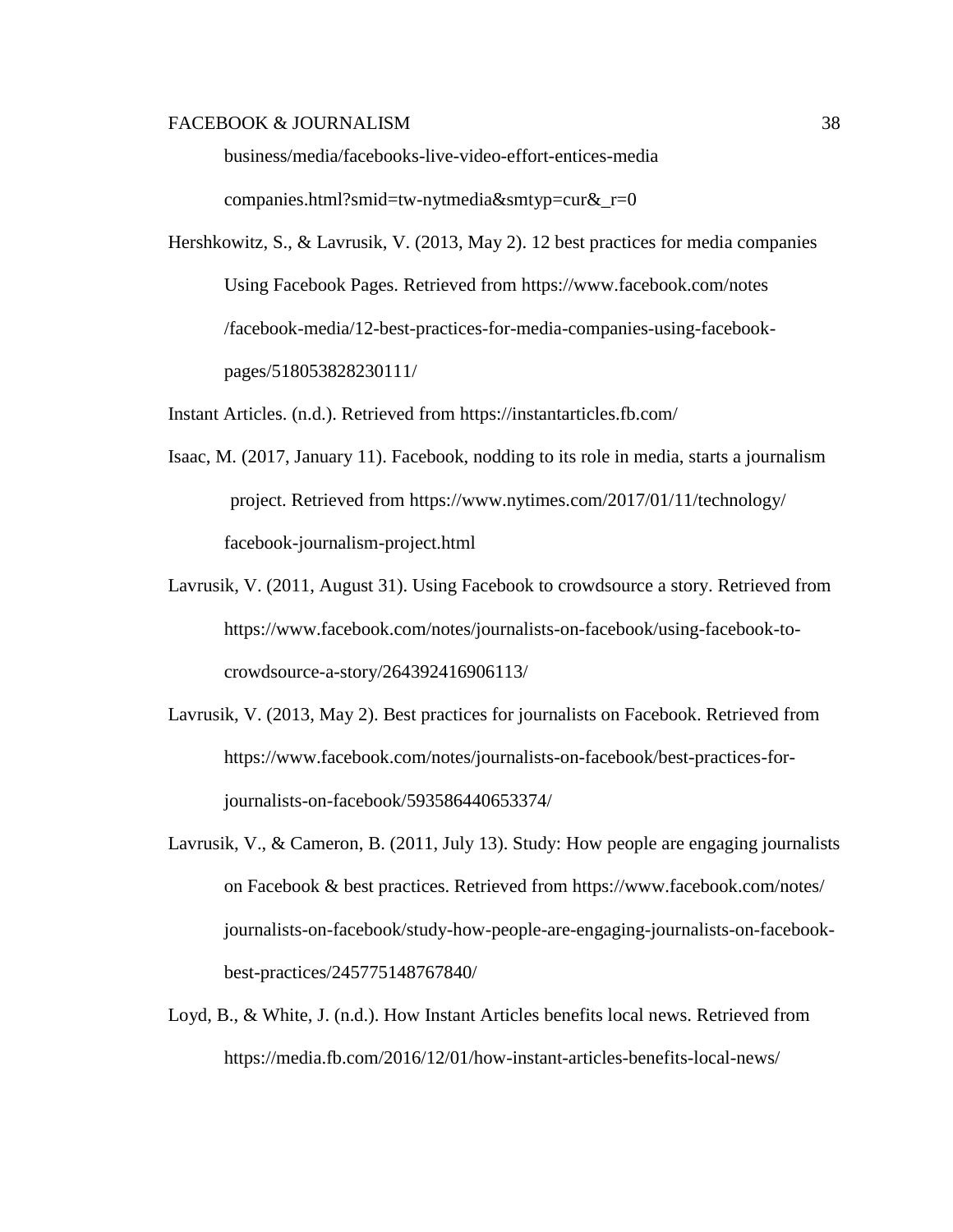- Mantzarlis, A. (2016, October 28). Facebook's fake news problem won't fix itself. Retrieved from https://www.poynter.org/2016/facebooks-fake-news-problemwont-fix-itself/434236/
- Matsa, K. E., & Lu, K. (2016, September 14). 10 facts about the changing digital news landscape. Retrieved from http://www.pewresearch.org/facttank/2016/09/14/facts-about-the-changing-digital-news-landscape/
- Matsa, K. E., & Mitchell, A. (2014, March 25). 8 key takeaways about social media and news. Retrieved from [http://www.journalism.org/2014 /03/26 /8-key-takeaways](http://www.journalism.org/2014%20/03/26%20/8-key-takeaways-about-social-media-and-news/)[about-social-media-and-news/](http://www.journalism.org/2014%20/03/26%20/8-key-takeaways-about-social-media-and-news/)
- Mitchell, A., Jurkowitz, M., & Olmstead, K. (2014, March 12). Social, search and direct. Retrieved from http://www.journalism.org/2014/03/13/social-search-direct/
- Mitchell, A., Kiley, J., Gottfried, J., & Guskin, E. (2013, October 24). The role of news on Facebook. Retrieved from [http://www.journalism.org/2013 /10/24/the-role-of](http://www.journalism.org/2013%20/10/24/the-role-of-news-on-facebook/)[news-on-facebook/](http://www.journalism.org/2013%20/10/24/the-role-of-news-on-facebook/)
- Mullin, B. (2016, April 01). How 4 news organizations are using Facebook Live to reach broader audiences. Retrieved from [http://www.poynter.org/ 2016/how-4-news](http://www.poynter.org/%202016/how-4-news-organizations-are-using-facebook-live-to-reach-broader-audiences/404441/)[organizations-are-using-facebook-live-to-reach-broader-audiences/404441/](http://www.poynter.org/%202016/how-4-news-organizations-are-using-facebook-live-to-reach-broader-audiences/404441/)
- Mullin, B., & Mantzarlis, A. (2016, December 15). Facebook has a plan to fight fake news. Here's where we come in. Retrieved from https://www.poynter.org /2016/facebook-has-a-plan-to-fight-fake-news-heres-where-we-come-in/442649/
- Olmstead, K., & Barthel, M. (2015, March 26). The challenges of using Facebook for research. Retrieved from http://www.pewresearch.org/fact-tank/2015/03/26/thechallenges-of-using-facebook-for-research/#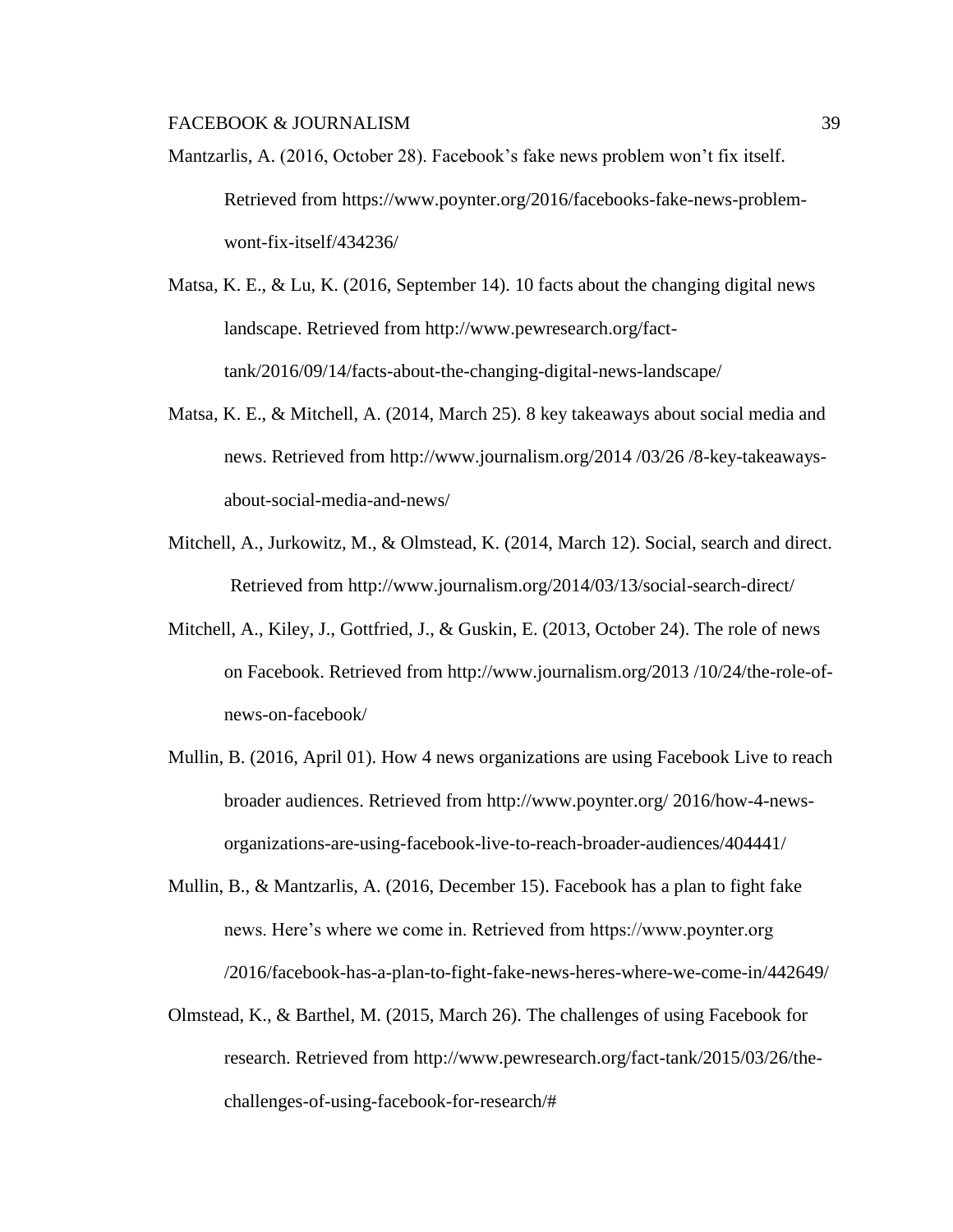- Owen, L. (2015, October 26). Instant Articles get shared more than old-fashioned links, plus more details from Facebook's news push. Retrieved from [http://www.niemanlab.org/2015/10/instant-articles-get-shared-more-than-old](http://www.niemanlab.org/2015/10/instant-articles-get-shared-more-than-old-fashioned-links-plus-more-details-from-facebooks-news-push/?relatedstory)[fashioned-links-plus-more-details-from-facebooks-news-push/?relatedstory](http://www.niemanlab.org/2015/10/instant-articles-get-shared-more-than-old-fashioned-links-plus-more-details-from-facebooks-news-push/?relatedstory)
- Owen, L. (2016, December 15). Clamping down on viral fake news, Facebook partners with sites like Snopes and adds new user reporting. Retrieved from http://www.niemanlab.org/2016/12/clamping-down-on-viral-fake-newsfacebook-partners-with-sites-like-snopes-and-adds-new-user-reporting/
- Roberts, J. J. (2016, November 14). Why Facebook won't admit it's a media company. Retrieved from http://fortune.com/2016/11/14/facebook-zuckerberg-media/
- Shedden, D. (2015, February 4). Today in media history: Do you remember the beginning of Facebook? On its 11th anniversary we look back. Retrieved from https://www.poynter.org/2015/today-in-media-history-do-you-remember-thebeginning-of-facebook-on-its-11th-anniversary-we-look-back/316699/
- Simo, F. (2017, January 11). Introducing: The Facebook journalism project. Retrieved from https://media.fb.com/2017/01/11/facebook-journalism-project/
- Taylor, H. (2017, March 14). Accusations that Facebook likes 'fake news' are 'crap,' said Zuckerberg. Retrieved from<http://www.cnbc.com/2017/03/> 13/zuckerbergcharges-facebook-likes-fake-news-are-crap.html
- Wang, S. (2016, April 12). Live, local, late breaking: On Facebook Live, news outlets take a cue from TV (But don't call it TV). Retrieved from [http://www.niemanlab.org/2016/04/live-local-late-breaking-on-facebook-live](http://www.niemanlab.org/2016/04/live-local-late-breaking-on-facebook-live-news-outlets-take-a-cue-from-tv-but-dont-call-it-tv/)[news-outlets-take-a-cue-from-tv-but-dont-call-it-tv/](http://www.niemanlab.org/2016/04/live-local-late-breaking-on-facebook-live-news-outlets-take-a-cue-from-tv-but-dont-call-it-tv/)